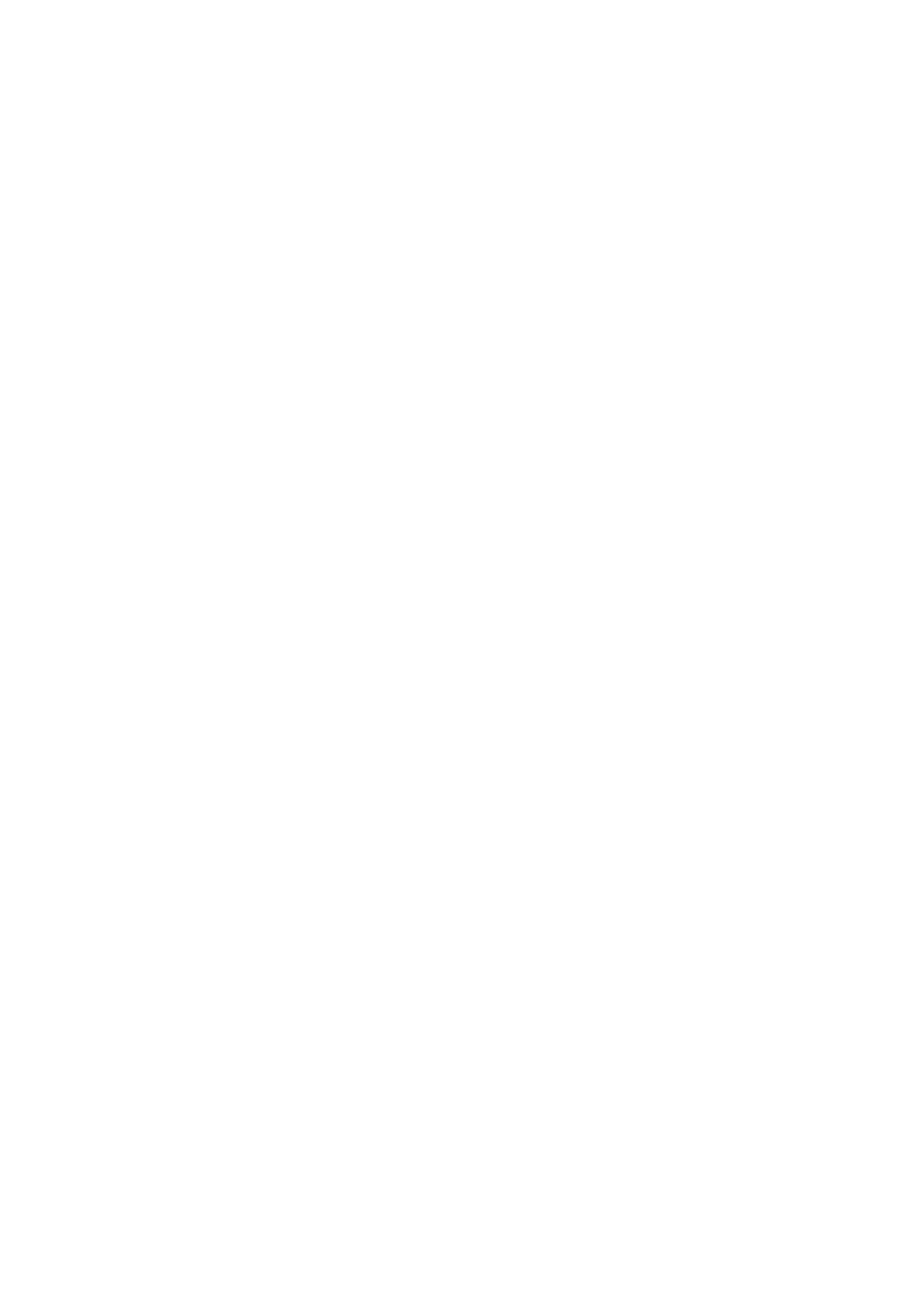## **The Energy Saving Trust would like to thank our partners, who have made this field trial possible:**

#### **Government organisations**

The Department of Energy and Climate Change The North West Regional Development Agency The Scottish Government

#### **Manufacturers**

Baxi Group Danfoss UK Mitsubishi Electric NIBE Energy Systems Worcester Bosch

#### **Specialist heat pump contractors**

Earth Energy Ltd

#### **Energy suppliers**

British Gas EDF Energy E.ON Engineering UK NIE Energy RWE npower Scottish Power Ltd Scottish & Southern Energy PLC

#### **Technical consultants**

EA Technology Ltd Energy Monitoring Company Gastec at CRE Ltd The Open University

## **Energy Saving Trust project team:**

Simon Green, Project Director Jaryn Bradford, Project Manager



Air source heat pump

"The Department of Energy and Climate Change (DECC) is very pleased to support the Energy Saving Trust's field trials into heat pump technology. Field trials such as these are a valuable way of establishing true performance in situ, as opposed to in the laboratory, and provide useful insights as to how performance may be improved. This is beneficial for industry, householders and the Government. DECC considers that heat pumps have an important role in achieving Government policies to reduce  $CO<sub>2</sub>$  emissions"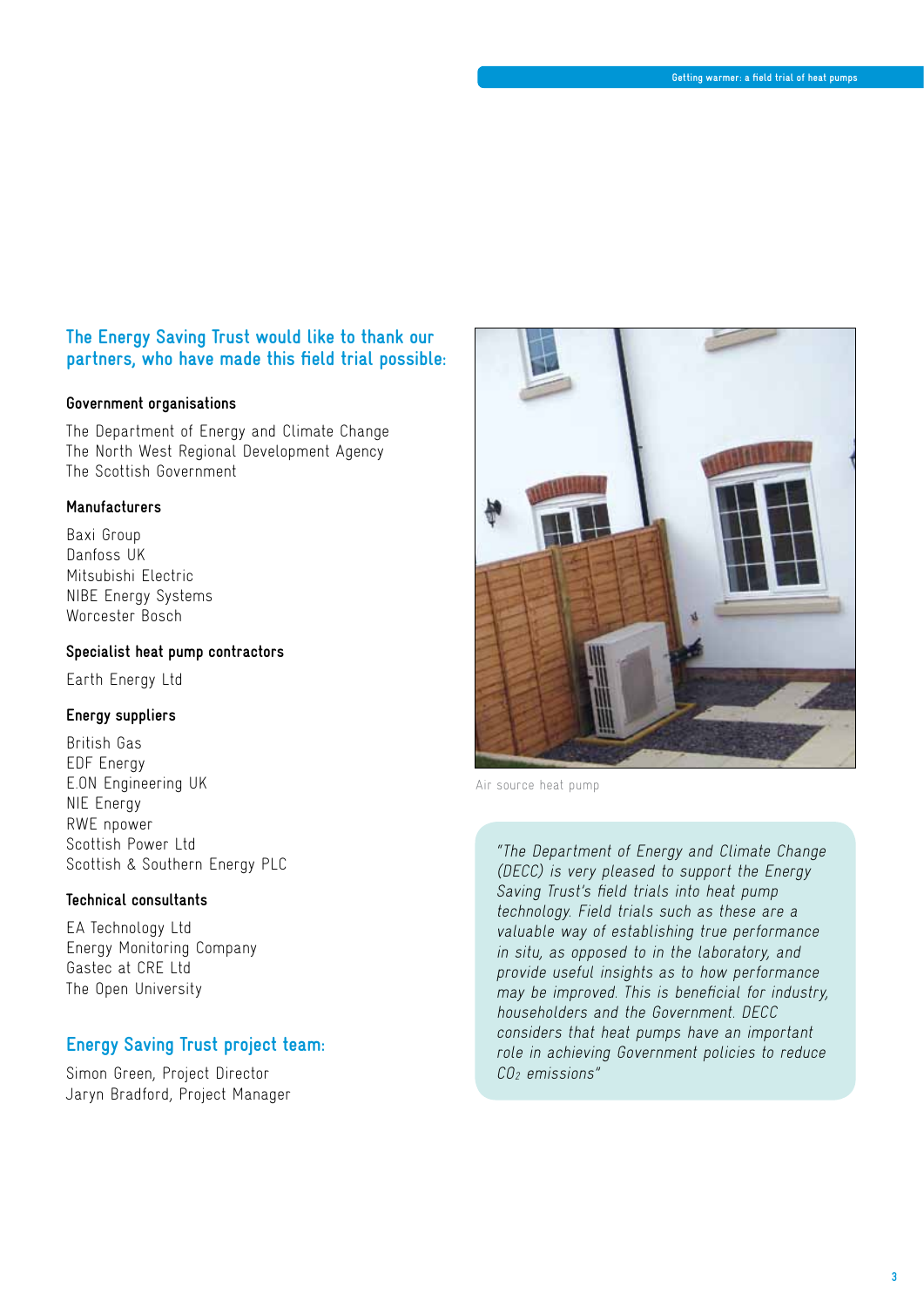# **Contents**

| <b>Foreword</b>                           | 5  |  |
|-------------------------------------------|----|--|
| <b>Executive summary</b>                  | 6  |  |
| Key findings                              | 6  |  |
| Further findings                          | 6  |  |
| Conclusions                               | 7  |  |
| The background                            | 8  |  |
| The field trial                           | 8  |  |
| Site selection                            | 9  |  |
| What is a heat pump?                      | 10 |  |
| The science: inside a heat pump           | 11 |  |
| What is a heat source?                    | 12 |  |
| What is a heat sink?                      | 14 |  |
| <b>Key findings</b>                       | 15 |  |
| The key findings from the field trial     | 15 |  |
| Further findings from the field trial     | 17 |  |
| Summary                                   | 17 |  |
| <b>Conclusions</b>                        | 18 |  |
| <b>Advice for customers</b>               | 19 |  |
| <b>Consumer checklist</b>                 | 20 |  |
| <b>Advice for installers</b>              | 21 |  |
| What's next                               | 22 |  |
| Training and standards roadmap            | 22 |  |
| Getting warmer: areas for additional work |    |  |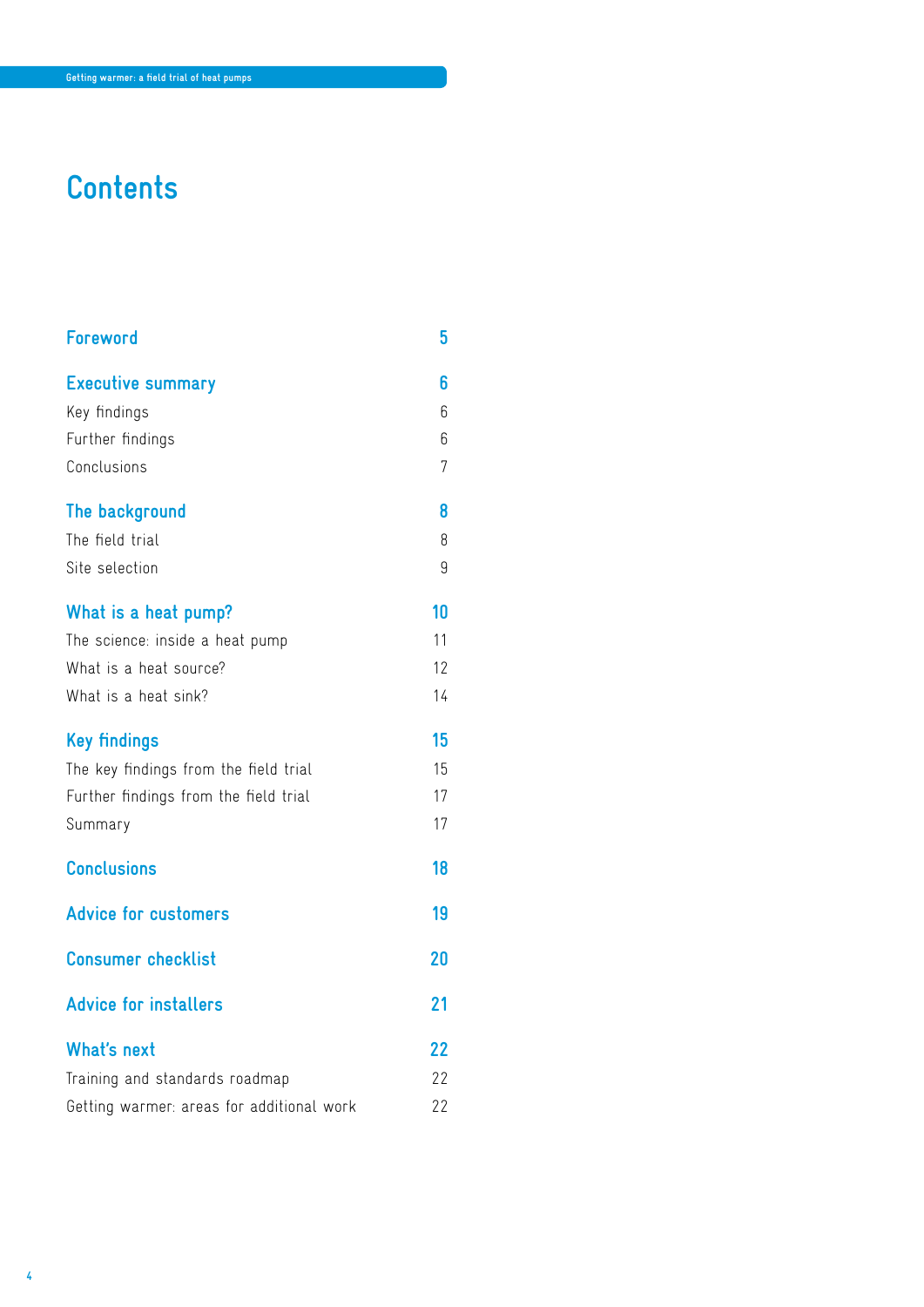# **Foreword**

The green market is definitely growing, as more and more consumers opt to install heat pumps and other "microgeneration" technology in their homes, helped by a number of government incentives. Until recently, despite encouragement to install these systems, there has been little data on how well the technology actually performs in real life. Instead, customers have had to rely on manufacturers' performance claims, which are based on lab testing in ideal conditions.

The Energy Saving Trust is the UK's leading impartial organisation helping people save energy and reduce carbon emissions. One of the key ways we do this is by providing expert insight and knowledge about energy saving. Our activity in this area includes policy research, technical testing, and consumer advice. This field trial, developed in 2008, forms part of the Energy Saving Trust's extensive market transformation activity in the household-scale low-carbon technology sector. It follows last year's report on our trial of domestic small-scale wind turbines, "Location, Location, Location." Also in progress is our field trial of domestic solar water heating; the results will be published in 2011.

The Energy Saving Trust is impartial, and not tied to any particular commercial organisation or driven by political or corporate motivations. This enables us to work with a variety of industry stakeholders, who know that our findings will be without favour. We use this information to inform our advice services to the public, the industry, governments, local authorities and our other customers and stakeholders.

As a result of this field trial, we will be doing further work with trade bodies, heat pump manufacturers, the Department of Energy and Climate Change, and the Microgeneration Certification Scheme (MCS) to identify improvements to heat pump installation guidelines and installer training.

The trial will continue for another year to enable further investigation into the factors that influence heat pump performance. This will enable both the Energy Saving Trust and the wider industry to give

better advice to consumers on their heating needs, as well as improving future installations.

In keeping with the Energy Saving Trust's work throughout Europe and the UK, the results of this first year of the trial have been peer-reviewed by leading EU heat pump experts, including the SP Technical Research Institute of Sweden, Planair (Switzerland) and Germany's Fraunhofer Institute, as well as UK stakeholders including the Energy Technologies Institute (ETI).



Air source heat pump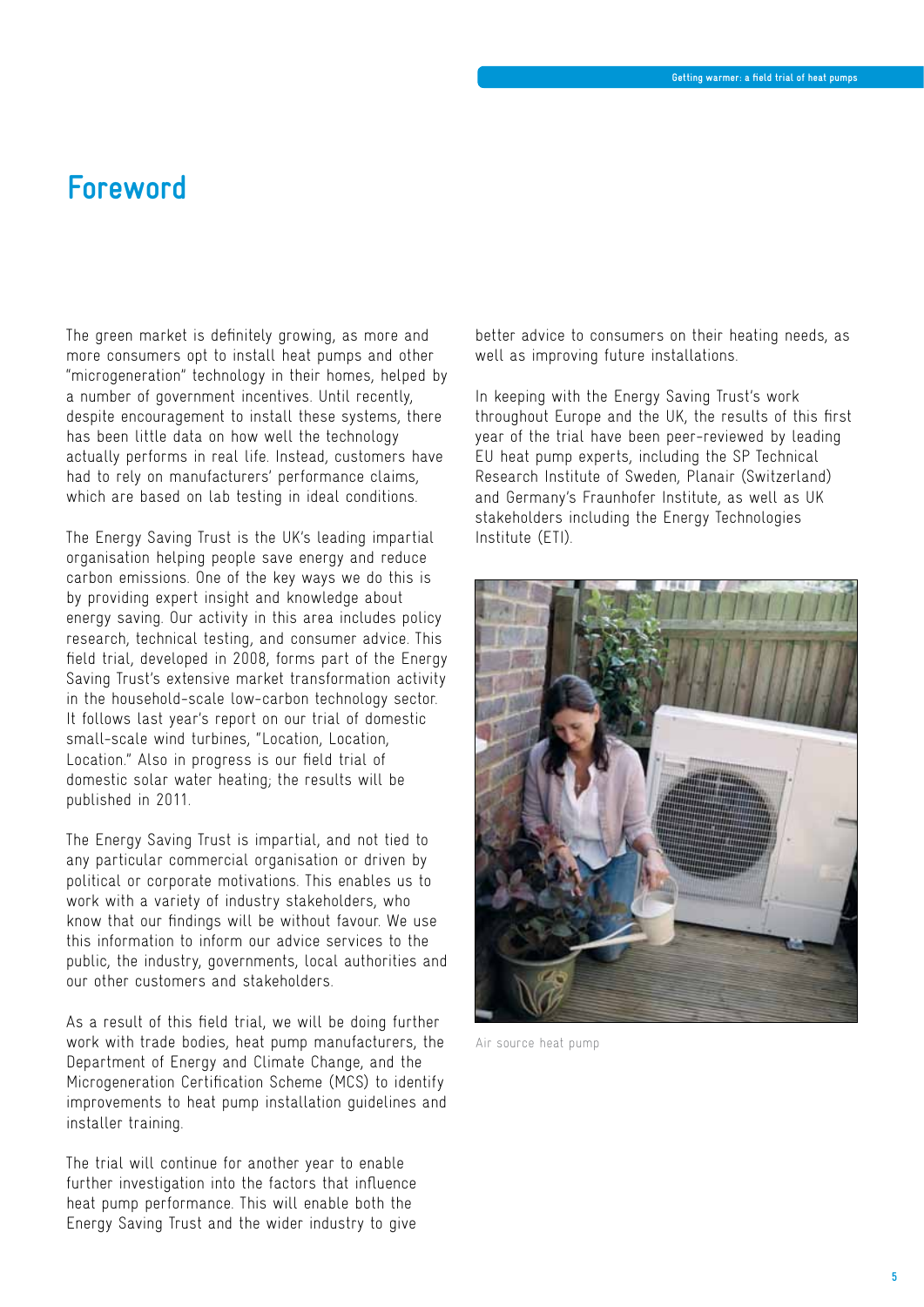# **Executive summary**

Given the lack of data on heat pump performance in customers' homes, the Energy Saving Trust undertook the first large-scale heat pump field trial in the UK to determine how heat pumps perform in real-life conditions. The year-long field trial monitored technical performance and customer behaviour observed at 83 sites across the UK.

The findings provide valuable information about the factors that affect the success of a domestic heat pump installation. Instead of revealing outcomes along statistical grounds, or acting as a "brand-vs-brand" competition, the field trial findings provide a discussion of key points of interest to potential consumers, including:

- Measured coefficient of performance (COP) and system efficiency
- Installation practices (both system design and performance)
- Customer behaviour
- Heating patterns and average internal temperatures
- Economics

This report makes recommendations for consumers, installers, manufacturers and policy makers, and identifies areas that require additional investigation and research.

# **Key findings**

The following key findings are also described in further detail in the report:

- **1.** The performance values we monitored in the sample heat pumps varied widely; the bestperforming systems show that well-designed and installed heat pumps can operate well in the UK.
- **2.** The sample of ground source heat pumps had slightly higher measured system efficiencies than the air source heat pumps. The 'mid-range' ground source system efficiencies were between 2.3 and 2.5, with the highest figures above 3.0.
- **3.** The system efficiency figures for the sample of ground source heat pumps were lower than those monitored in similar European field trials.
- **4.** The 'mid-range' of measured system efficiencies for air source heat pumps was near 2.2 and the highest figures in excess of 3.0.
- **5.** Heat pump performance is sensitive to installation and commissioning practices.
- **6.** The householders in our field trial sample reported good levels of satisfaction with both space heating and hot water provision. There was no significant difference between users' satisfaction with ground and air source systems.
- **7.** Heat pump performance can vary considerably from one installation to another and customer behaviour is a variable that was shown to impact performance.
- **8.** Many householders said that they had difficulties understanding the instructions for operating and using their heat pump. This highlights a need for clearer and simpler customer advice.
- **9.** A comparison between carbon emissions from heat pump installations and electric or gas heating (based on the UK government's current predictions for grid decarbonisation) shows that a wellinstalled heat pump can lead to carbon savings, both at present and over the lifetime of the pump.
- **10.** The field trial shows that heat pumps have achieved reductions in heating bills for some customers – especially those whose installations are off the gas grid and are therefore replacing heating fuels such as electricity, LPG and oil.

# **Further findings**

In a number of instances there was limited success in explaining the variation in measured performance. This finding may suggest that there are influences caused by factors that were not, or could not be, measured. An investigation of each site will be undertaken to help explain the large variation in performance, even in apparently similar installations.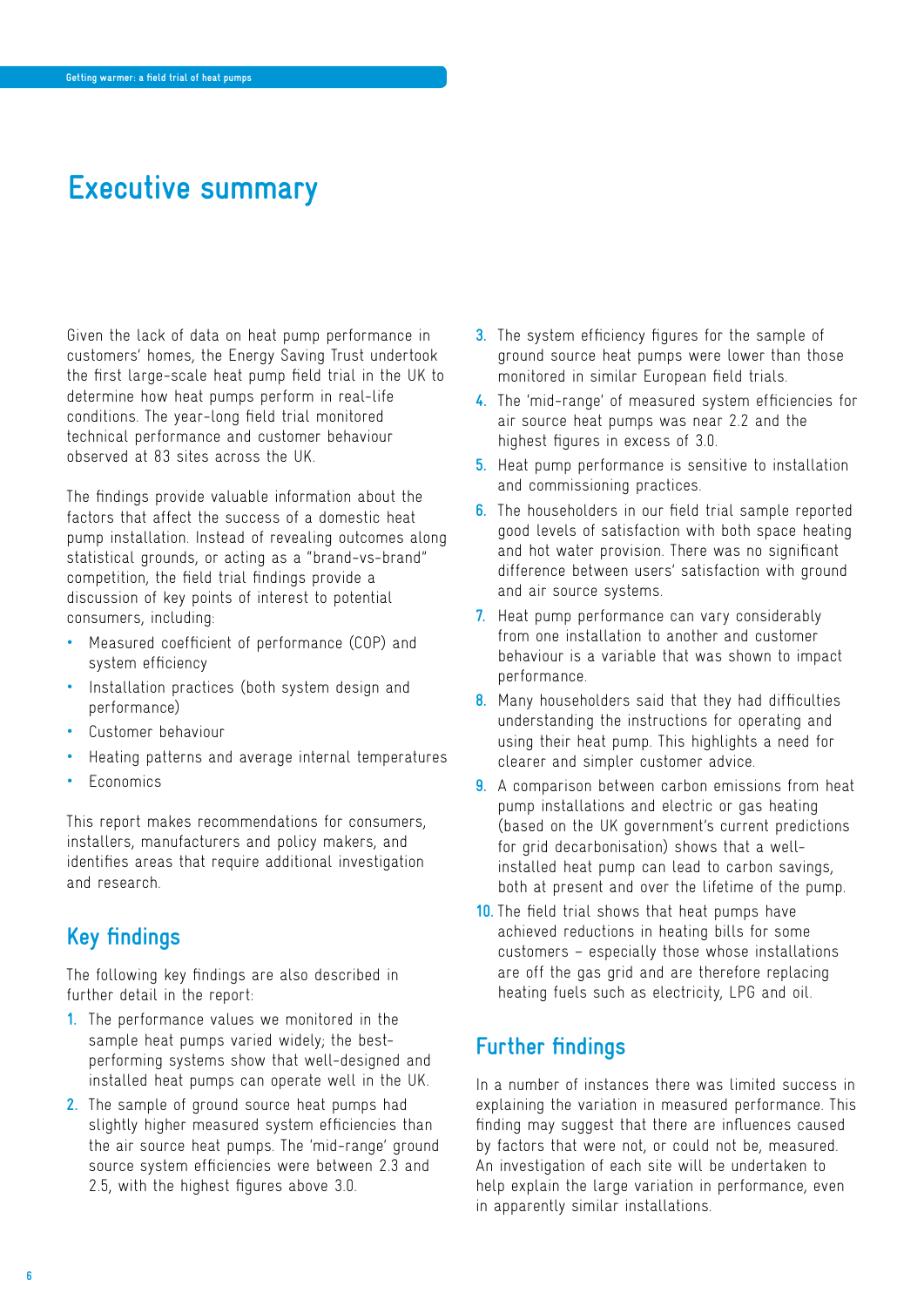Executive summary

# **Conclusions**

- **1. Heat pumps are sensitive to design and commissioning.** The field trial covered a variety of early installations, many of which failed to correctly apply the heat pump. This result emphasises the need for improved training.
- **2. Keep it simple.** There were many system configurations monitored in the field trial. In most cases, the simplest designed systems performed with higher efficiencies.
- **3. The impact of domestic hot water production on system performance is unclear.** Heat pumps can be designed to provide domestic hot water at appropriate temperatures, but more investigation is needed to determine the factors which impact system efficiency.
- **4. Heating controls for heat pump installations have to be comprehensively reviewed.** There has been a failure to explain proper control requirements to both installers and heat pump customers.
- **5. Responsibility for the installation** should be with one company, and ideally be contractually guaranteed to ensure consistency in after-sales service.
- **6. Further study** needs to be undertaken on an installation-by-installation basis, to record what has been done wrong (or well), what could be done better, and what exactly should be done in the future.

# **Definitions**

#### **Coefficient of performance (COP)**

The amount of heat the **heat pump** produces compared to the total amount of electricity needed to run it. The higher the COP, the less electrical energy is required to deliver a given amount of heat: a high COP shows good performance, and a low COP shows poor performance.

#### **System efficiency**

The amount of heat the heat pump produces compared to the amount of electricity needed to run the **entire heating system** (including domestic hot water; supplementary heating; and pumps). This report's conclusions and recommendations are based on the measured system efficiency.



Ground source heat pump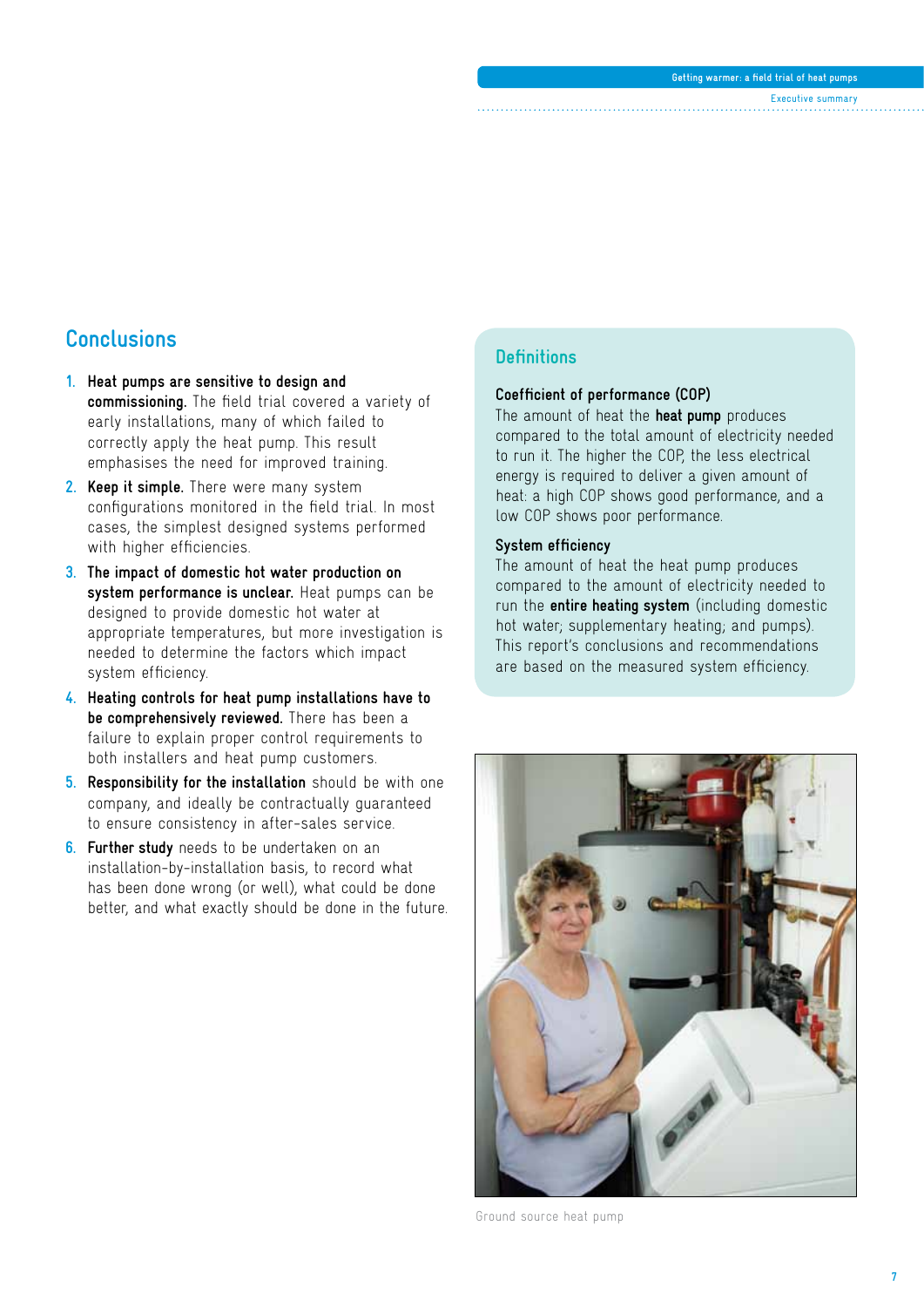# **The background**

The UK has adopted the most ambitious target in Europe for reducing carbon emissions. By the year 2020 the UK is obliged to reduce greenhouse gas emissions by 34% (from 1990 emission levels). 27% of British carbon dioxide emissions come from the energy we use in our homes, so around a quarter of this 34% saving must also come from our home consumption.

"Green" micro-generation systems – including solar photovoltaic panels, solar thermal water heating, small wind turbines, micro combined heat and power, biomass heating, and heat pumps – have the potential to make a significant contribution to the UK's energy efficiency, as well as reducing fuel bills. Even by conservative calculations, the Energy Saving Trust estimates that up to 10 million micro-generation units can be installed by 2030, which will save up to 10 megatonnes of  $CO<sub>2</sub>$  per year – equivalent to the  $CO<sub>2</sub>$ produced by around two million average homes today.

With this in mind, the government has introduced a range of initiatives to encourage consumers to invest in microgeneration. The Low Carbon Buildings Programme (LCBP); Energy Saving Scotland's home renewables grant, and its Community and Renewable Energy Scheme (formerly Scottish Communities and Household Renewables Initiative (SCHRI)) grants; the Carbon Emissions Reduction Target (CERT); and, most recently, the proposed Renewable Heat Incentive (RHI) consultation all exist (or existed) to encourage consumers to install heat pumps and other forms of microgeneration in their homes.

Heat pump technology is relatively new to the UK market, and there has been little evidence on how well it performs in real life. This lack of independently-assessed performance information could potentially make people reluctant to invest, even with incentives in place; this, along with the need for information to back up consumer advice, prompted the Energy Saving Trust to propose a field trial to monitor the performance of a sample of heat pumps in real homes. The aim was to gather the information needed to inform existing and potential customers, policymakers, and the industry.

The field trial collected data on the performance of heat pumps in a wide-ranging sample of homes across the country, and surveyed the occupants on their experience of living with and using the heat pumps.

This publication (along with a forthcoming set of best practice guidance for the industry) is the outcome. It contains the Energy Saving Trust's specific insights on heat pump installation and performance, customer behaviour and attitudes; and informed advice for consumers, installers, manufacturers, and the UK governments.

# **The field trial**

The Energy Saving Trust has a well-established reputation for developing and delivering projects to monitor the in situ performance of energy-efficiency and low-carbon technologies. The objective of each project is to determine the actual performance and carbon savings when used by domestic customers. These monitoring projects help the Energy Saving Trust to understand how customers use new, innovative technologies, and to identify the potential future uptake of these technologies.

The purpose of the field trial was to gain insight into the factors that affect the performance of domestic heat pumps, including:

- Building efficiency
- User behaviour
- Types of heat source and sink
- System sizing
- Heating patterns and average internal temperatures
- Installation practices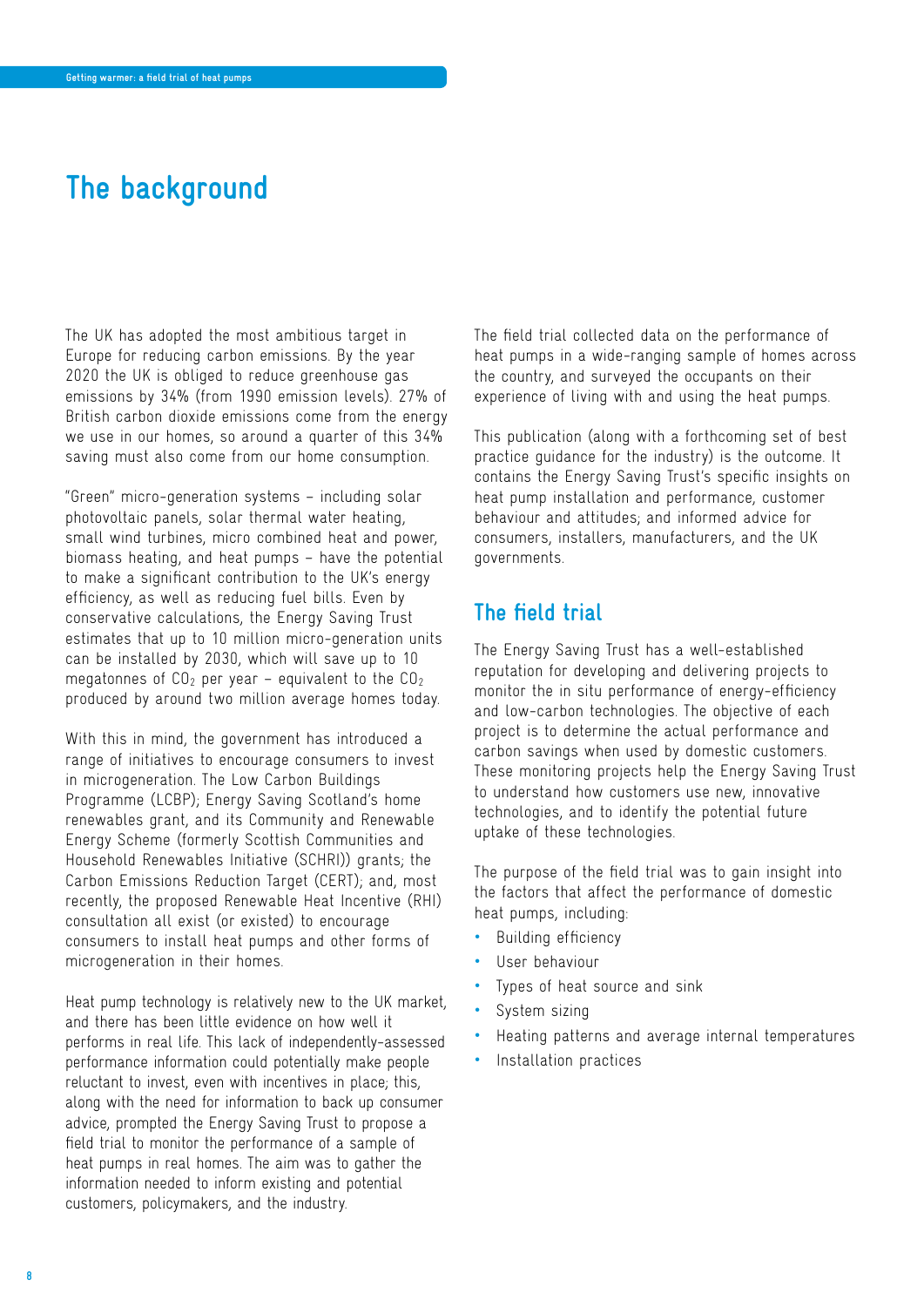# **Site selection**

We monitored a representative sample of air and ground source heat pump installations in a variety of property types, focussing primarily on retrofit installations. The sample included owner-occupiers and social housing tenants.

Potential trial sites were identified via a number of sources, including the project's funders and the wider heat pump industry. In 2008 the Energy Saving Trust contacted people who had installed a heat pump using the Low Carbon Building Programme (LCBP) and Scottish Communities and Householder Renewable Incentive (SCHRI) grants, inviting them to join the trial. Further sites were identified through housing associations and energy suppliers.

It should be noted that this field trial started before the Microgeneration Certification Scheme (MCS) was introduced. None of these heat pumps had been installed under the scheme; however, they were installed and accredited through MCS's predecessor, the Clear Skies programme. The field trial therefore monitored installations of products that were current as of 2008. The technology, standards, manufacturer/ installer knowledge and practices continue to evolve and improve.

The first monitoring equipment was installed early in November 2008. The study monitored 83 heat pumps – including 29 air source (ASHP) and 54 ground source (GSHP) heat pumps – from 14 manufacturers, in a varied range of housing conditions. Manufactures who are listed as partners in the field trial were *not* the sole suppliers of the heat pumps in the field trial.

The sample was chosen to be broadly representative of the market at the time of commissioning the project, and included:

- Air source and ground source heat pumps
- Heat pumps installed in private and social housing properties
- Heat pumps installed in new-build and retrofit installations
- Heat pumps providing heating only
- Heat pumps providing heating and hot water
- Heat pumps installed with different heat delivery systems: under-floor heating and/or radiators
- Grant-funded installations through LCBP and SCHRI
- Systems combined with solar water heating



A total of 83 heat pumps were monitored in the Energy Saving Trust heat pump field trial, distributed across the UK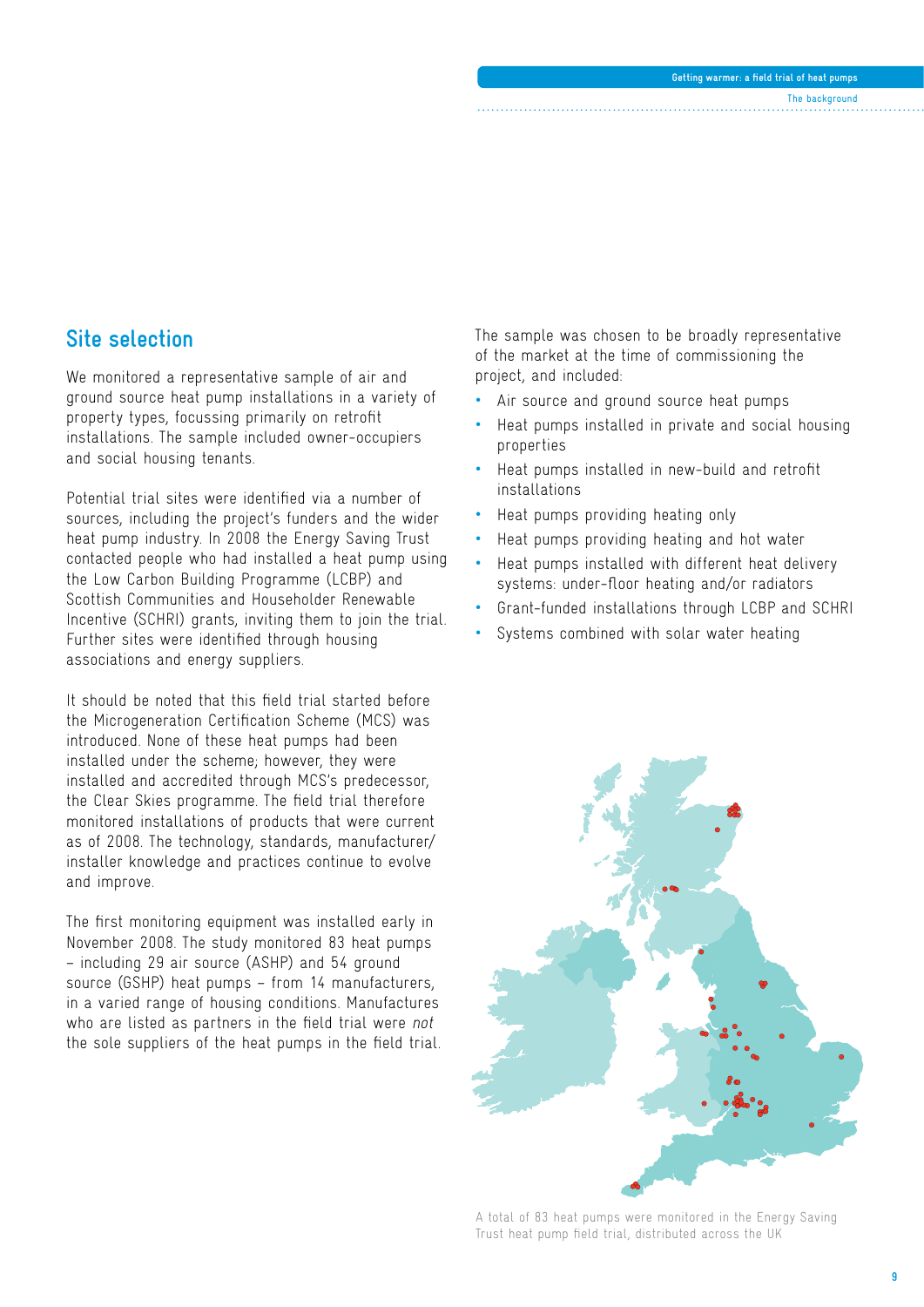# **What is a heat pump?**

The heat pumps in this study serve the same purpose as a domestic boiler but, rather than burning a fuel to produce heat, they move heat from a low-temperature heat source (ambient air, for example) and "pump" it to a higher temperature where it can be used to provide central heating or produce domestic hot water.

This is the same process as in a fridge or an air-conditioning unit. In the case of a fridge, the heat energy is pumped from the interior of the fridge to the elements at the back. Removing this heat energy makes the interior of the fridge cold and the elements at the back warm. As the elements become warmer than room temperature, the heat energy (which was originally inside the fridge) is lost into the air of the room. A heat pump heating system does exactly the same thing, though on a bigger scale, and removes its

heat from a source outside the room – such as the outside air, or the ground.

In the cases of both fridge and heat pump, some additional energy must be supplied to the system to pump the heat from the low temperature to the higher temperature. There are systems that use other types of energy to achieve this – for example, gas-heated absorption fridges and heat pumps – but this study concerns only electrically-driven heat pumps.



Internal components of an air source heat pump



# **Heat source**

The place from which heat is taken.

#### **Heat sink**

The place where the heat is delivered to.

## **Coefficient of performance (COP)**

The amount of heat the **heat pump** produces compared to the total amount of electricity needed to run it. The higher the COP, the less electrical energy is required to deliver a given amount of heat: a high COP shows good performance, and a low COP shows poor performance. For example, a COP of 3.0 means that for every unit of input electricity there is an output of three units of useful heat.

#### **System efficiency**

The amount of heat the heat pump produces compared to the amount of electricity needed to run the **entire heating system** (including domestic hot water; supplementary heating; and pumps). A system efficiency value of 3.0 means that for every unit of input electricity to the heating system there is an output of three units of useful heat.



Internal components of a ground source heat pump integrated storage system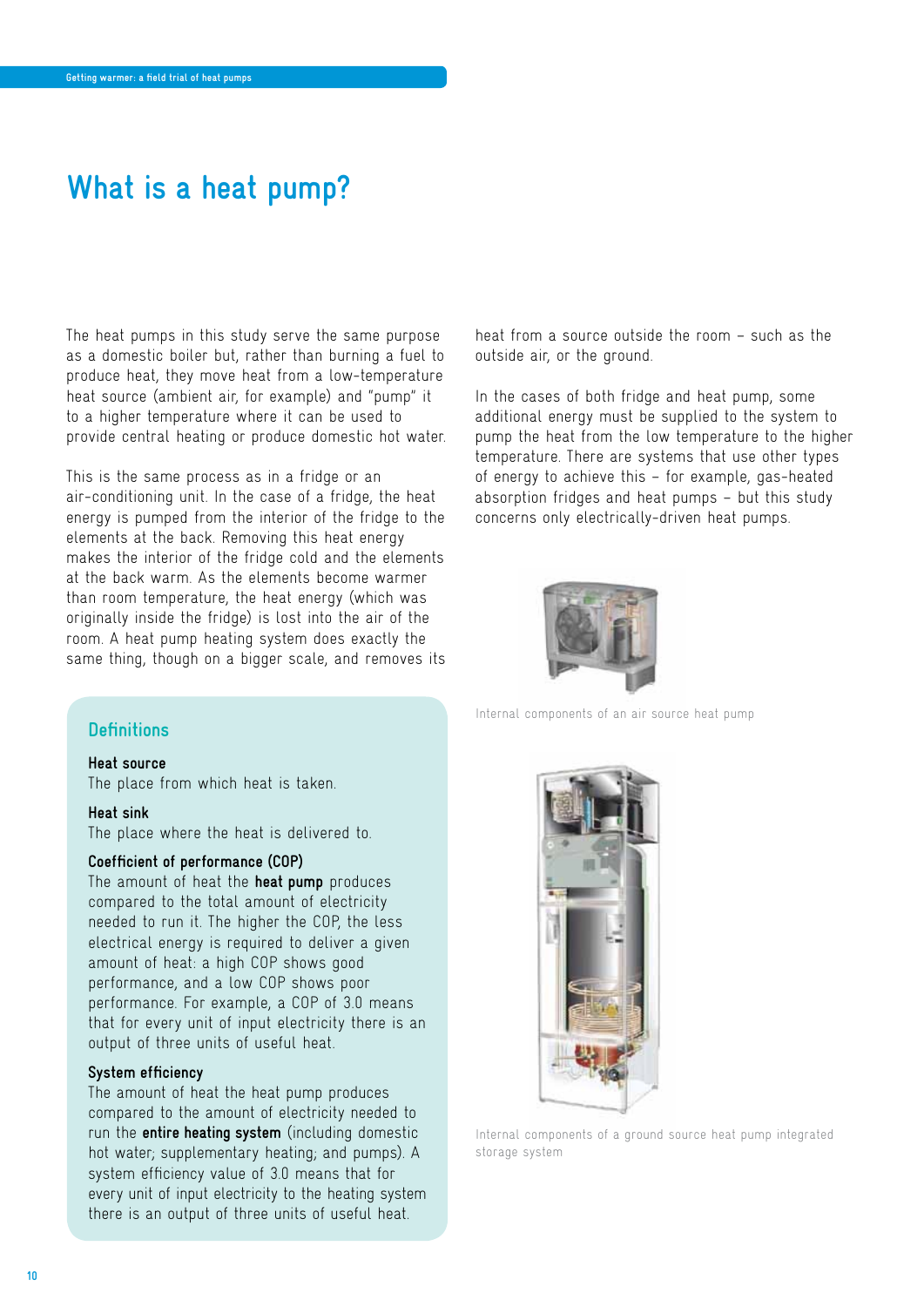# **The science: inside a heat pump**

A heat pump works by reducing the pressure of a liquid, known in this report as a working fluid, so that it evaporates at a very low temperature. This evaporation process needs heat, which is usually sourced from the ground or the air.

When the vapour is compressed from a low pressure to a higher pressure, its boiling point is raised, so that it wants to condense into a liquid again. In order to do this it needs to release the heat it has absorbed. The heat sink is the place the heat is transferred to; in this report, normally the central heating system and domestic hot water store.

At point (1), the working fluid is cooler than the heat source, so heat flows naturally from the heat source into the evaporator. This causes the working fluid to evaporate.

At point (2), the vapour (from the fluid) enters the compressor. The compressor, driven by an electric motor, compresses the vapour, raising its pressure and increasing the temperature.

At point (3), the high-pressure vapour enters the condenser where it condenses at a higher temperature than the heat sink; thus, heat flows naturally from the condenser to the heat sink.

At point (4), the high pressure liquid enters the expansion valve, which reduces the pressure to its original point, and the cycle is complete.

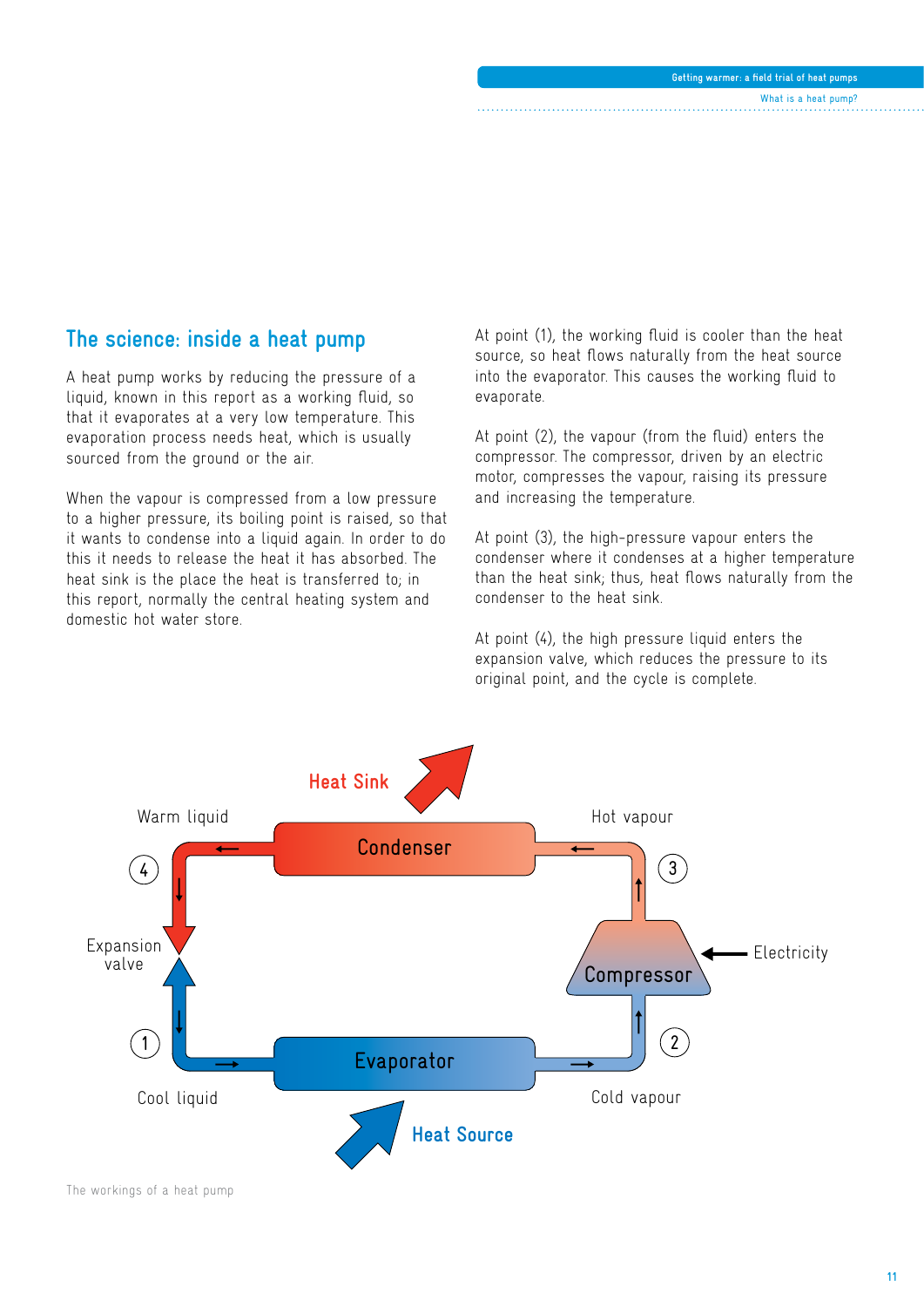# **Getting warmer: a field trial of heat pumps**

#### What is a heat pump?

# **What is a heat source?**

The heat source is where heat is taken from. In a fridge, it is inside the fridge; in a heat pump system it is the outside environment. Most heat pumps take heat from either the air or the ground, but water (from ponds, rivers and boreholes) can also be used.

## **Ground source heat pumps (GSHPs)**

The two most common types of GSHP systems are known as horizontal (or trenched) ground loops and vertical borehole loops.

The figure below shows a ground loop made of plastic tubing laid in a shallow trench. An electrically-driven pump circulates a mixture of water and glycol through the coil, extracting heat from the ground. The size of the ground loops, whether horizontal or vertical, needs to be matched to both the peak heat demand and annual energy requirement of the property. The longer the loop, the more energy the pump is capable of producing.



Borehole, or vertical ground loop

Ground source heat pumps, once installed, are unobtrusive. As the ground maintains a more constant temperature than the air, GSHPs are not prone, like ASHPs, to fluctuations in efficiency in colder weather. However, installing the ground loop can be expensive, and sizing it depends on geological factors – a real issue in the UK, where local geology varies widely across locations.



Horizontal loop

Vertical boreholes work on the same principle, but the plastic tube is arranged in a U-shape going downwards into the ground. Boreholes can be anywhere from 15 to 100 meters deep, depending on the heat demand from the house.

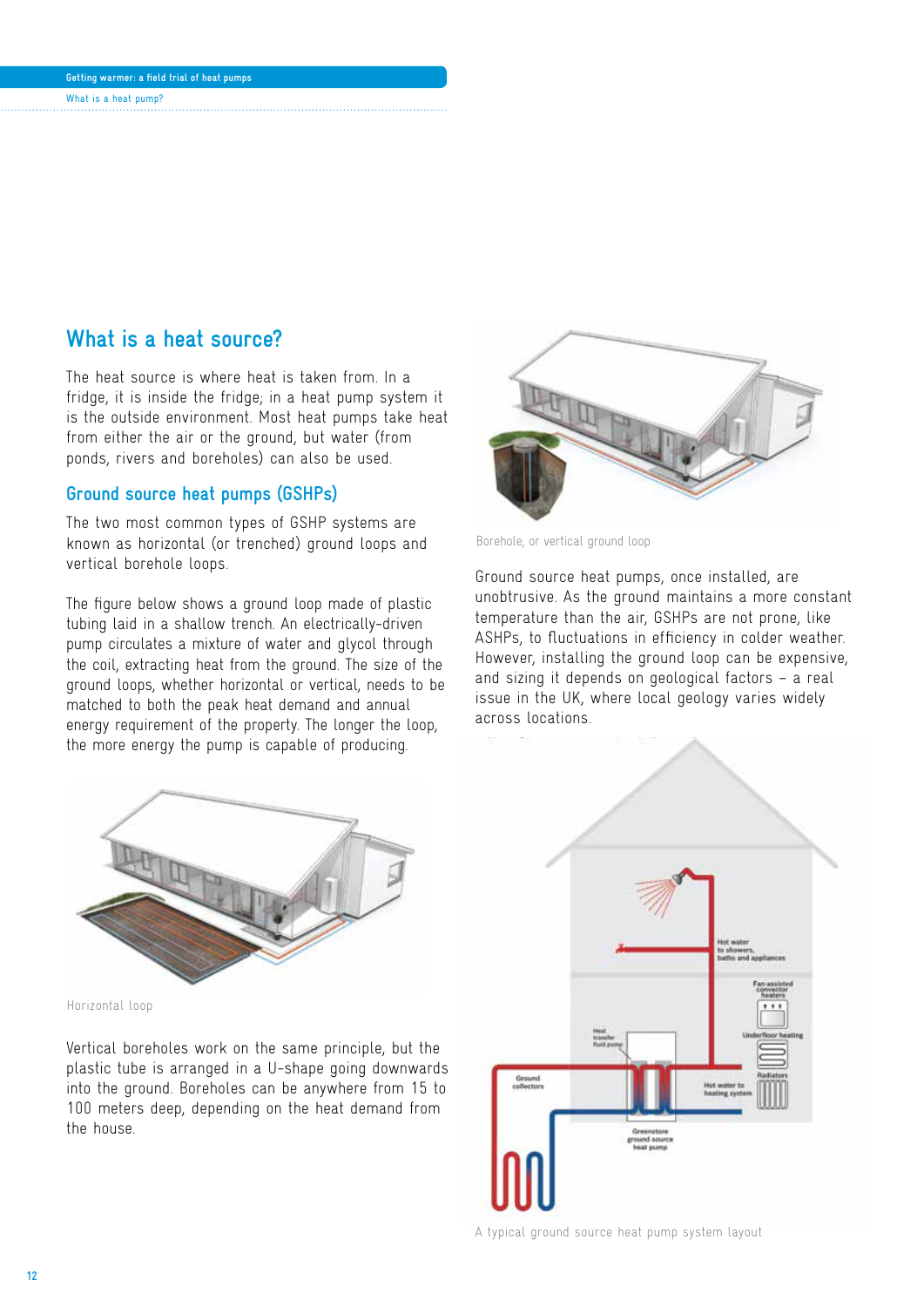#### **Getting warmer: a field trial of heat pumps**

What is a heat pump?

## **Air source heat pumps (ASHPs)**



Air source heat pump

Most ASHPs are sited just outside the property. An electrically-driven fan draws air across the evaporator, cooling the air stream and supplying heat to the heat pump. Below about 7°C, ice may form on the evaporator as the air is cooled, restricting the air-flow and impairing performance. For this reason ASHPs always include a defrost cycle. A common defrosting method is to extract heat from the heat sink (the house or hot water tank) and re-supply it to the evaporator to melt the ice – in effect, operating the heat pump in reverse, so that the evaporator becomes the condenser and the condenser the evaporator. While this is happening, not only is heat being taken from the house, but no heat is being sent to the house, which may temporarily lower the heat pump's COP.

## **Exhaust air heat pumps**

Another potential heat source is air from the house, extracted by an exhaust air heat pump (see below). Exhaust air systems have the advantage that their heat source has a fairly constant temperature of around 20°C, but they need to be carefully designed to balance with the ventilation requirements of the house. They are usually only suitable for well-insulated houses.



Exhaust air heat pump



A typical air to water heat pump system layout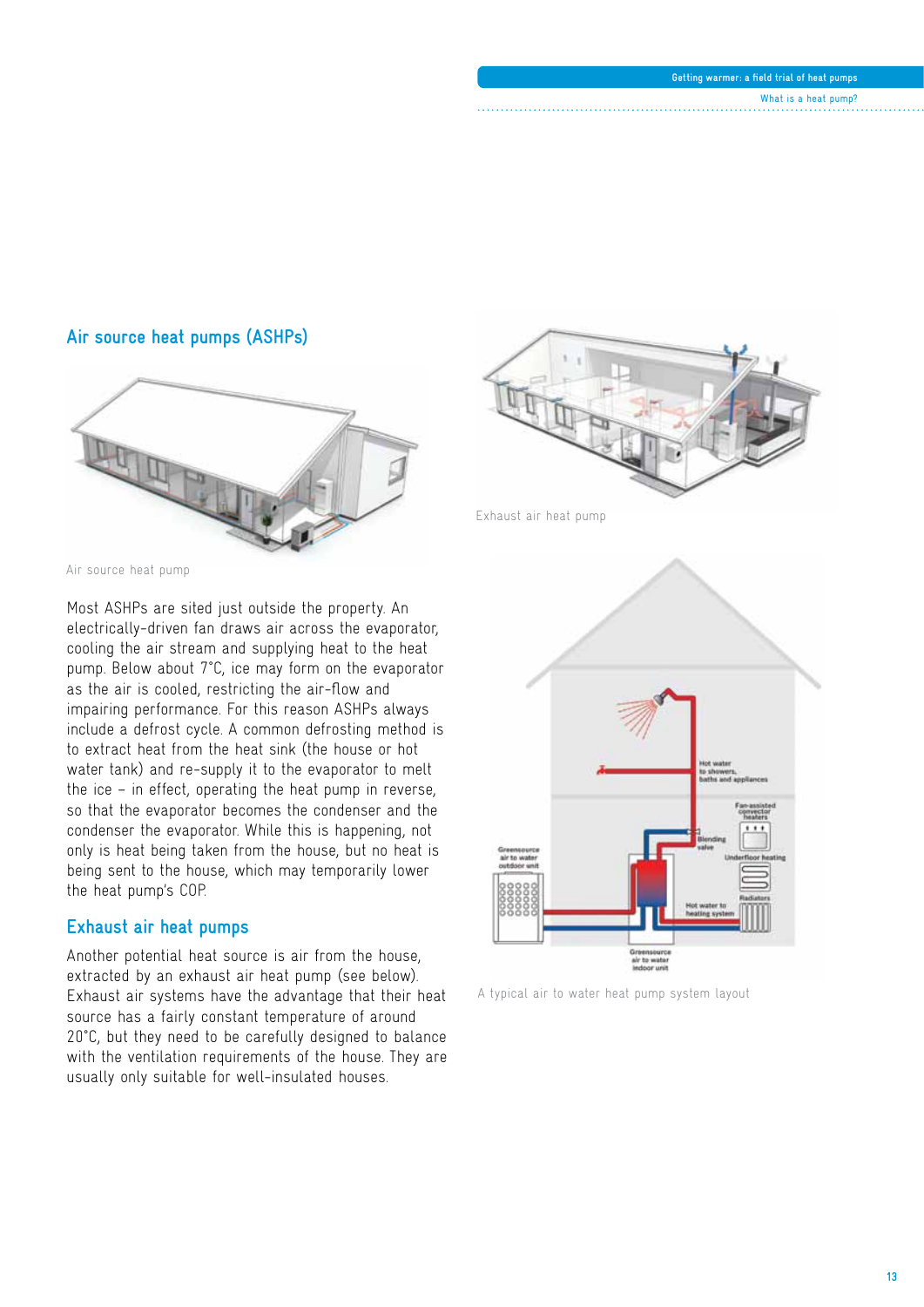#### **Getting warmer: a field trial of heat pumps** What is a heat pump?

# **What is a heat sink?**

A heat sink is the place the heat is delivered to. In our fridge model, this is the kitchen. In a domestic heating system it is the house, where it can supply both central heating and hot water.

Although the field trial shows that the performance of a heat pump can be affected by the difference in temperature between heat source and heat sink, there is no clear correlation of this in the findings.

## **Central heating**

Methods of providing central heating with a heat pump vary according to the property and its existing heating system. Most existing properties in the UK, as well as some new-build homes, have central heating systems with radiators.

Heat pumps can also be installed with under-floor heating; this is more common in new properties, but older houses can be retrofitted with it as well. Because under-floor heating works with water at 30° to 40°C – as opposed to between 50° and 60°C in radiators – it is considered a more energy-efficient option.

Standard radiators are the cheapest option, and most retrofitted heat pump systems use them. Radiators require higher-temperature water, which would tend to make the heat pump work harder and thus achieve a lower COP and system efficiency. Heat pumps installed with radiators could still be an energy-efficient option for central heating, especially compared to traditional electric or coal-fired heating. "Oversized" radiators can also be used successfully if designed and installed appropriately.

This field trial monitored both under-floor and radiator systems. Although there are no enhanced (fanned) radiators in the trial, the extension to the project planned for 2010 to 2011 may include them.

A number of manufacturers offer air-to-air systems, in which air acts as both heat source (outdoor air) and heat sink (indoor air). The air can be released into the

sink at only a few degrees above required room temperature, which can increase the energy efficiency of these systems. They are usually split, with an external unit (compressor) and an internal unit for warm air distribution. The drawback is that an internal unit may be necessary in every room, which can be expensive. These installations are not yet common in the UK.

## **Domestic hot water**

Most heat pump installations will be designed to produce domestic hot water at temperatures between 50 and 55°C. Good practice assumes that heat pumps should be sized to meet the total space and water heating needs of the home.

The general advice in the UK is that hot water stored in a cylinder should be kept above, or periodically rise to, 60°C, to avoid the danger of Legionella bacteria. This temperature is sometimes achieved with the help of an electric immersion heater, but some heat pumps are capable of delivering the 60 degree temperatures required without the use of immersion heating.

Some of the working fluids in common use produce lower COPs when operating at such high temperatures. For this reason some manufacturers offer heat pumps only for central heating, with electric immersion heating of a hot water cylinder.

Further investigation of domestic hot water production efficiencies will be undertaken in the second year of the field trial.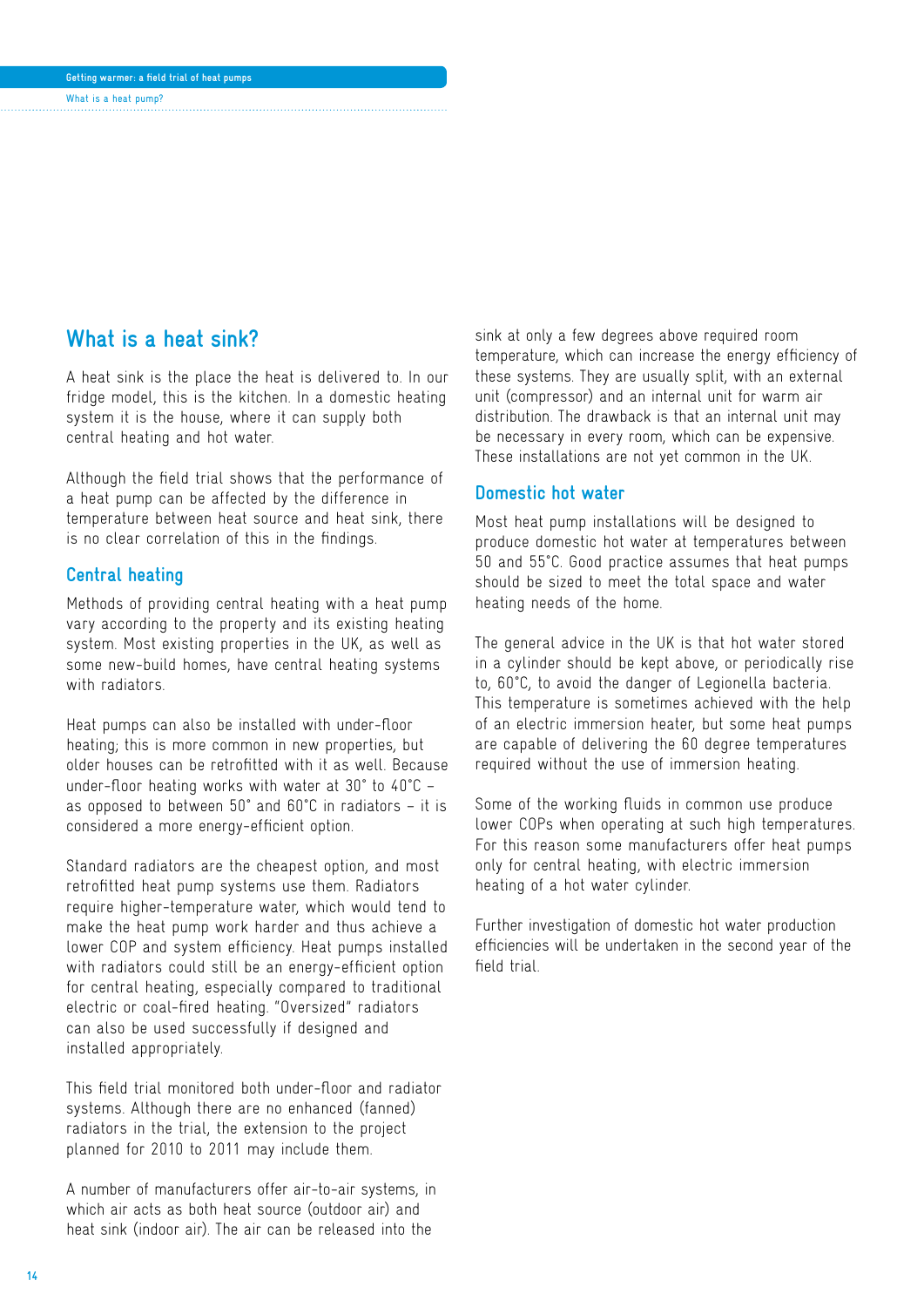# **Key findings**

This field trial is the first in the UK to monitor how heat pumps perform in real conditions in actual homes. The 83 sites we monitored yielded a wide spectrum of performance results, even in installations that seemed similar. Some installations performed as well as heat pumps studied in European field trials, but many failed to meet these levels.

The major difference between the UK and European field trial findings is that the UK has particularly old and inefficient housing stock. The British climate also tends to be cold and damp, rather than very cold and dry like Scandinavia. But as well as these predictable factors, heat pump performance is affected by the existing heating systems in UK homes, the attitudes and behaviour of heat pump users, and the quality of installations. The heat pump market is more mature in the rest of Europe, and installers have more experience. The fact that heat pumps have been shown to work effectively in Europe suggests that the technology has the potential to provide good carbon savings in the UK.

Although every home is unique, it has been shown that a well-performing heat pump can produce a COP and system efficiency ratio of at least 3.0. This means that for every input unit of electricity there is a useful output of three equivalent heat energy units. These best-performing installations should give consumers confidence that heat pumps can provide good levels of internal heating, lower carbon emissions, and reduce fuel bills when installed properly. Approximately 13% of all sites in the trial achieved system efficiencies in excess of 3.0.

The worst-performing sites we monitored illustrate the need for customers to be vigilant when purchasing a heat pump, to be sure that they are buying the best system for their property and their lifestyle. Manufacturers and installers should also take care to ensure that heat pumps are specified and installed properly.

The heat pump industry also needs to ensure that future installations are carried out in accordance with an agreed set of norms and standards. Installers need to be aware that they play an important role in educating customers on the best way to control their system.

The following section discusses the key findings in more detail.

# **The key findings from the field trial**



Distribution of measured system efficiencies (GSHP)



Distribution of measured system efficiencies (ASHP) Shaded bars denote estimated efficiencies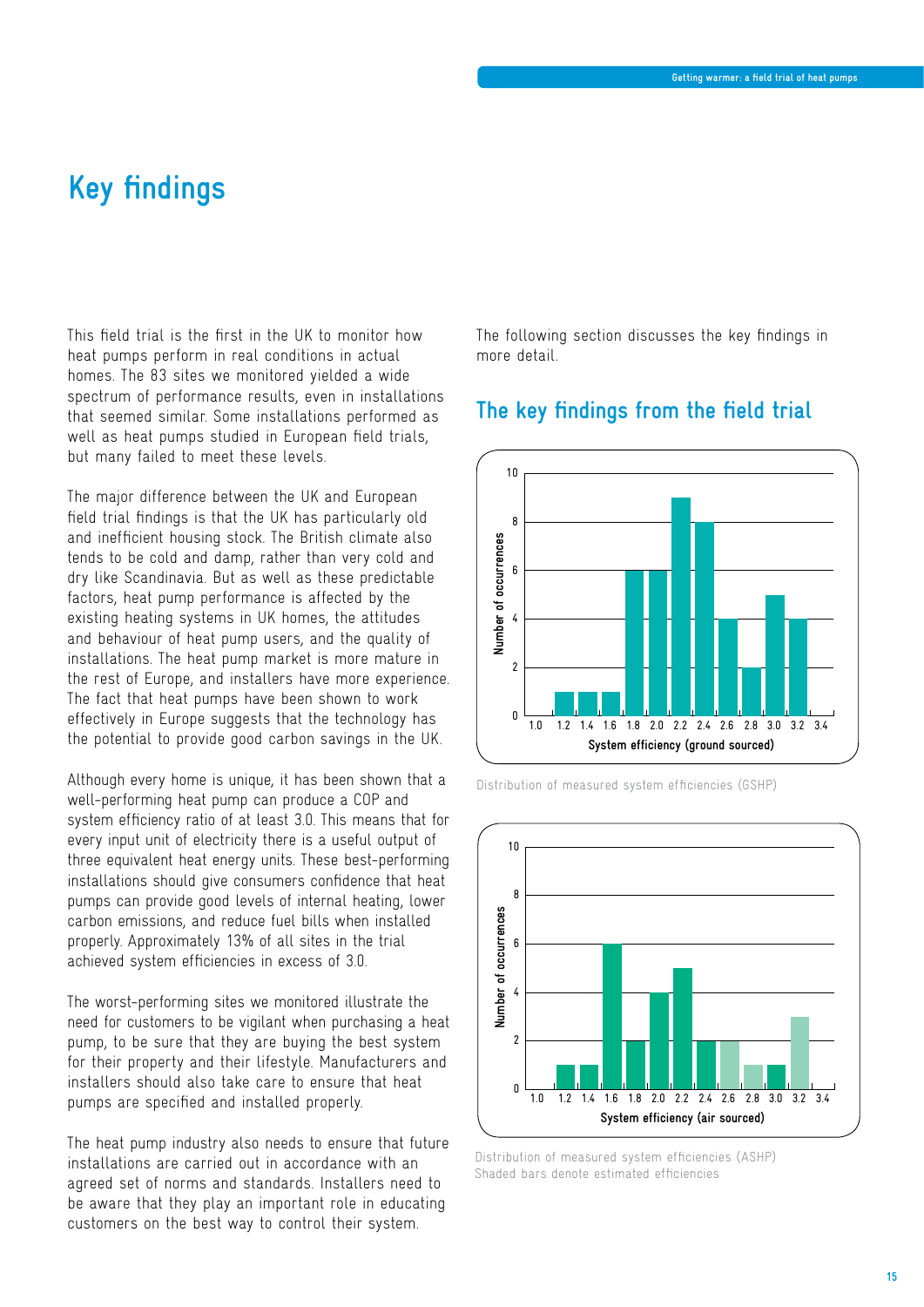#### **Getting warmer: a field trial of heat pumps** Key findings

## **Measured coefficient of performance (COP) and system efficiency**

**1.** The performance values we monitored in the sample heat pumps varied widely, as shown in the table below. The best-performing systems show that well-designed and installed heat pumps can operate well in the UK, and that the technology has real potential to help the UK meet its carbon reduction targets.

|       | Heat pump COP |                  | System efficiency     |                  |
|-------|---------------|------------------|-----------------------|------------------|
|       | Air<br>source | Ground<br>source | Air<br>source         | Ground<br>source |
| Range | $1.2 - 3.3$   | $13 - 36$        | $12 - 32^{1}$ 13 - 33 |                  |

- **2.** The sample of **ground source** heat pumps had slightly higher measured system efficiencies than the air source heat pumps. The 'mid-range' ground source system efficiencies were between 2.3 and 2.5, with the highest figures reaching over 3.0.
- **3.** The system efficiency figures for the sample of **ground source** heat pumps were lower than those monitored in similar European field trials.
- **4.** The 'mid-range' of measured system efficiencies for **air source** heat pumps was near 2.2 and the highest figures were above 3.0. The sample of air source heat pumps performed comparably with other European studies

## **Installation practices**

**5.** Heat pump performance is sensitive to installation and commissioning practices. A thorough review of installation guidelines and training should be undertaken.

## **User perceptions and behaviour**

- **6.** Heat pump performance can vary considerably from one installation to another and customer behaviour is a variable that was shown to impact performance.
- **7.** The householders in our field trial sample reported, overall, good levels of satisfaction with both space heating and hot water provision. There was no significant difference between users' satisfaction with ground and air source systems.
- **8.** Many householders said that they had difficulties understanding the instructions for operating and using their heat pump. This highlights a need for clearer and simpler customer advice.
- **9.** A comparison between carbon emissions from heat pump installations and electric or gas heating (based on the UK government's current predictions for grid decarbonisation) shows that a wellinstalled heat pump can lead to carbon savings, both at present and over the lifetime of the pump.

## **Economics:**

**10.** The field trial shows that heat pumps have achieved reductions in heating bills for some customers – especially those whose installations are off the gas grid and are therefore replacing heating fuels such as electricity, LPG and oil.

1 Please note that it was not possible to directly measure system efficiency at seven of the ASHP installations. The system efficiency at these sites has been estimated as denoted by the shaded base in the chart of distribution of measured system efficiencies (ASHP).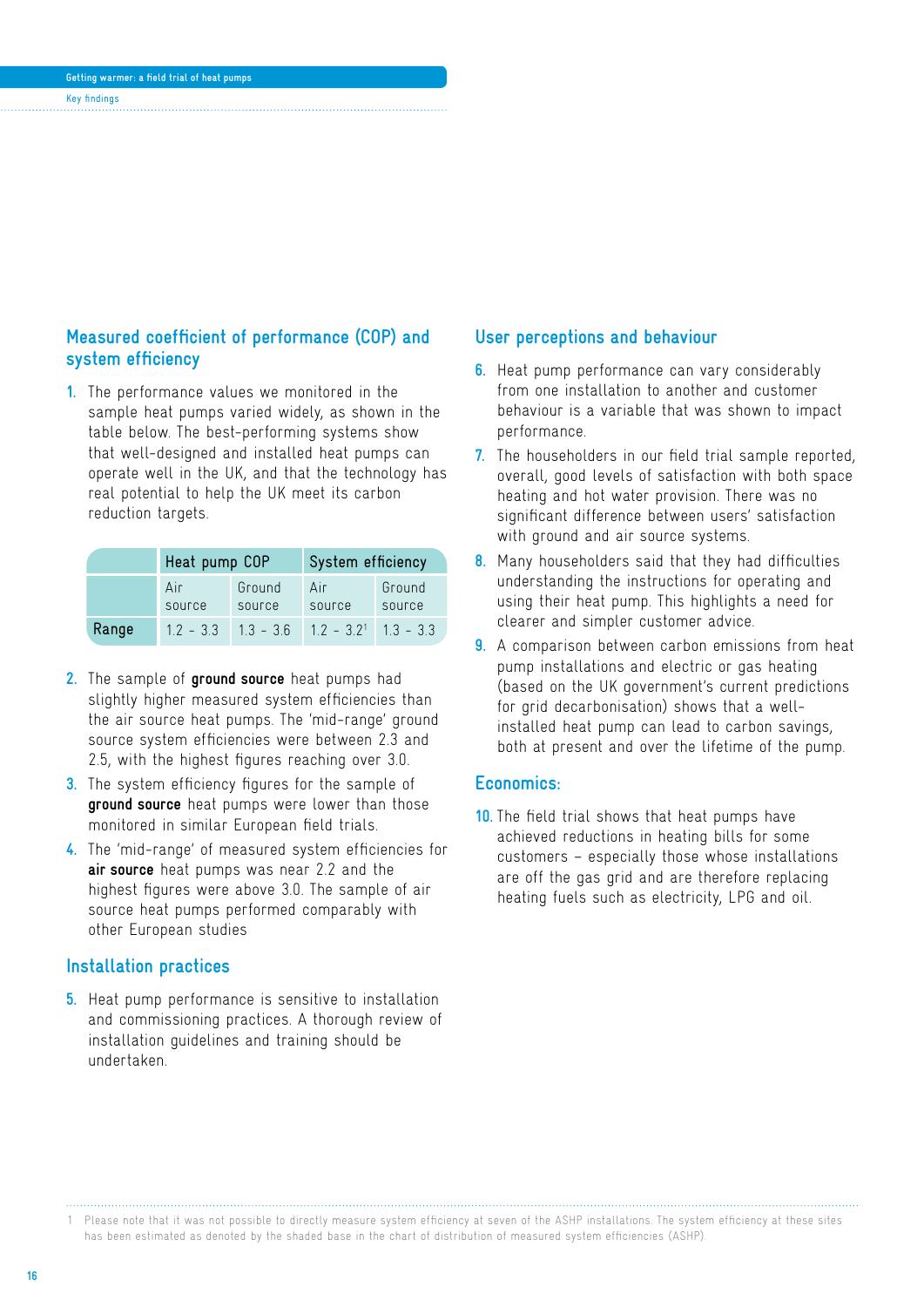# **Further findings from the field trial**

As well as the key findings above, the field trial has revealed some secondary findings which will also help us to understand what factors determine heat pump performance.

- The wide-ranging performance values can be attributed to a number of observed factors, namely the system design and installation and the customers' use of controls.
- Efficiencies for domestic hot water production were lower than expected in a number of cases, mainly in systems producing domestic hot water in the summer.
- Control systems were generally too complicated for the householders to understand. Some householders found it difficult to control the ambient room temperature.
- Many systems appeared to be installed incorrectly.
- Often there was no single contractor responsible for the installation, which might involve a ground works contractor, a plumber, a heat pump installer and an electrician. This meant that there was often no single point of responsibility or any liability for the eventual performance of the whole installation.
- Running costs are one of the main negative factors affecting user satisfaction. Dissatisfaction may be related to the substantial increases in fuel costs which occurred just before and during the project; however such feedback is subjective. There were many more dissatisfied social housing residents (42%) than private householders (13%).

# **Summary**

These findings and observations lead to some simple conclusions:

- **1. Heat pumps are sensitive to design and commissioning.** The field trial covered a variety of early installations, many of which failed to apply the heat pump correctly. This result emphasises the need for improved training.
- **2. Keep it simple.** There were many system configurations monitored in the field trial. In most cases, the simplest designed systems performed with higher efficiencies.
- **3. The impact of domestic hot water production on system performance is unclear.** Heat pumps can be designed to provide domestic hot water at appropriate temperatures, but more investigation is required to determine the factors which impact system efficiency.
- **4. Heating controls for heat pump installations have to be comprehensively reviewed.** There has been a failure to explain proper control requirements to both installers and heat pump customers.
- **5. Responsibility for the installation** should be with one company, and ideally be contractually guaranteed to ensure consistency in after-sales service.
- **6. Further study** needs to be undertaken on an installation-by-installation basis, to record what has been done wrong (or correctly), what could be done better, and what exactly should be done in the future.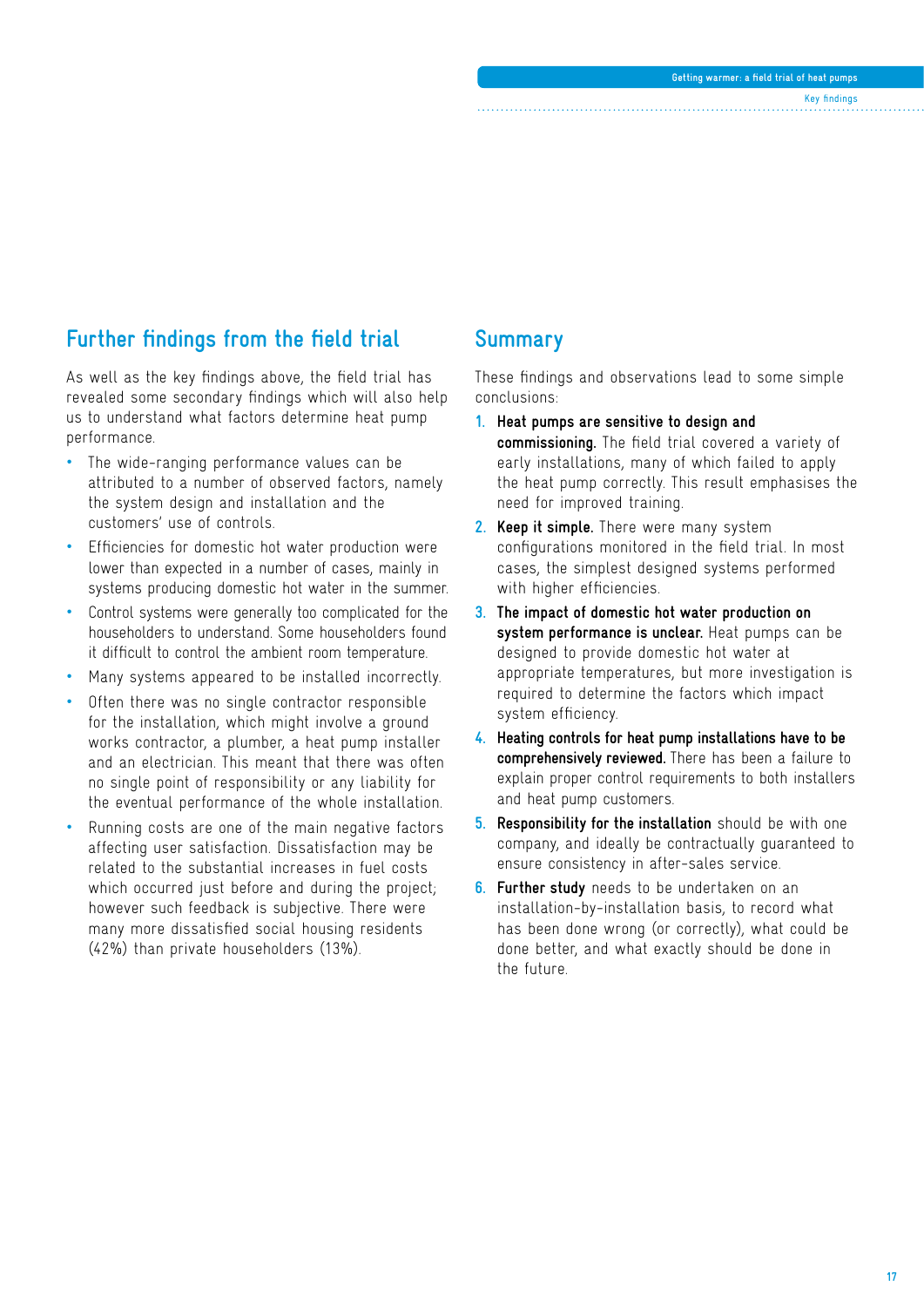# **Conclusions**

Results of the field trial show that well-designed and well-installed heat pump systems can perform well in the UK. Among the 83 sites we monitored, there were good, average, and poor performing sites. This variation in performance has been influenced by a number of factors, including system design (sizing of the pump, and type and size of heat source and heat sink), system installation, and customer behaviour.

Attempts to explain the variation in performance using statistical methods have given only partial answers and unclear trends. More insight has been gained when individual sites were considered as case studies. When a site has been looked at in isolation, reasons for the good, average, or poor performance can usually be found.

In order to get the best performance from a heat pump, it is essential that installation and system design meet the heat demand of the building. The Energy Saving Trust is actively working with relevant stakeholders, including the trade associations, heat pump manufacturers, the Department of Energy and Climate Change, the Scottish Government, and the Microgeneration Certification Scheme (MCS), to identify improvements to heat pump installation guidelines and installer training.

This field trial has highlighted the need for improved consumer advice regarding the appropriate use of system controls, and choice of the appropriate electricity tariff. Customers should take an active part of the installation process so they gain a good understanding of how to operate the system. This is particularly important for social housing residents as tenants, who may not have been involved in choosing the technology or commissioning the installation.

Findings from the field trial show that heat pumps have a real potential to reduce carbon emissions, compared with other traditional domestic heating systems (such as electric storage heating). The potential for carbon savings on a site-by-site basis will increase over time as the grid is decarbonised. The field trial has identified a number of useful additional benefits to be gained by a second year of monitoring to investigate performance in more detail at a number of sites. Therefore, it has been agreed to extend the field trial through June 2011 to undertake additional site measurements, analysis of data, and study of customer behaviour.

In the meantime, the Energy Saving Trust will continue to provide impartial advice to customers who are interested in purchasing a heat pump. Customers are encouraged to visit the Energy Saving Trust's website (**www.est.org.uk**) or phone our advice line (**0800 512 012**) to speak to a local advisor.



Installers must work with customers to ensure that they understand how to use the controls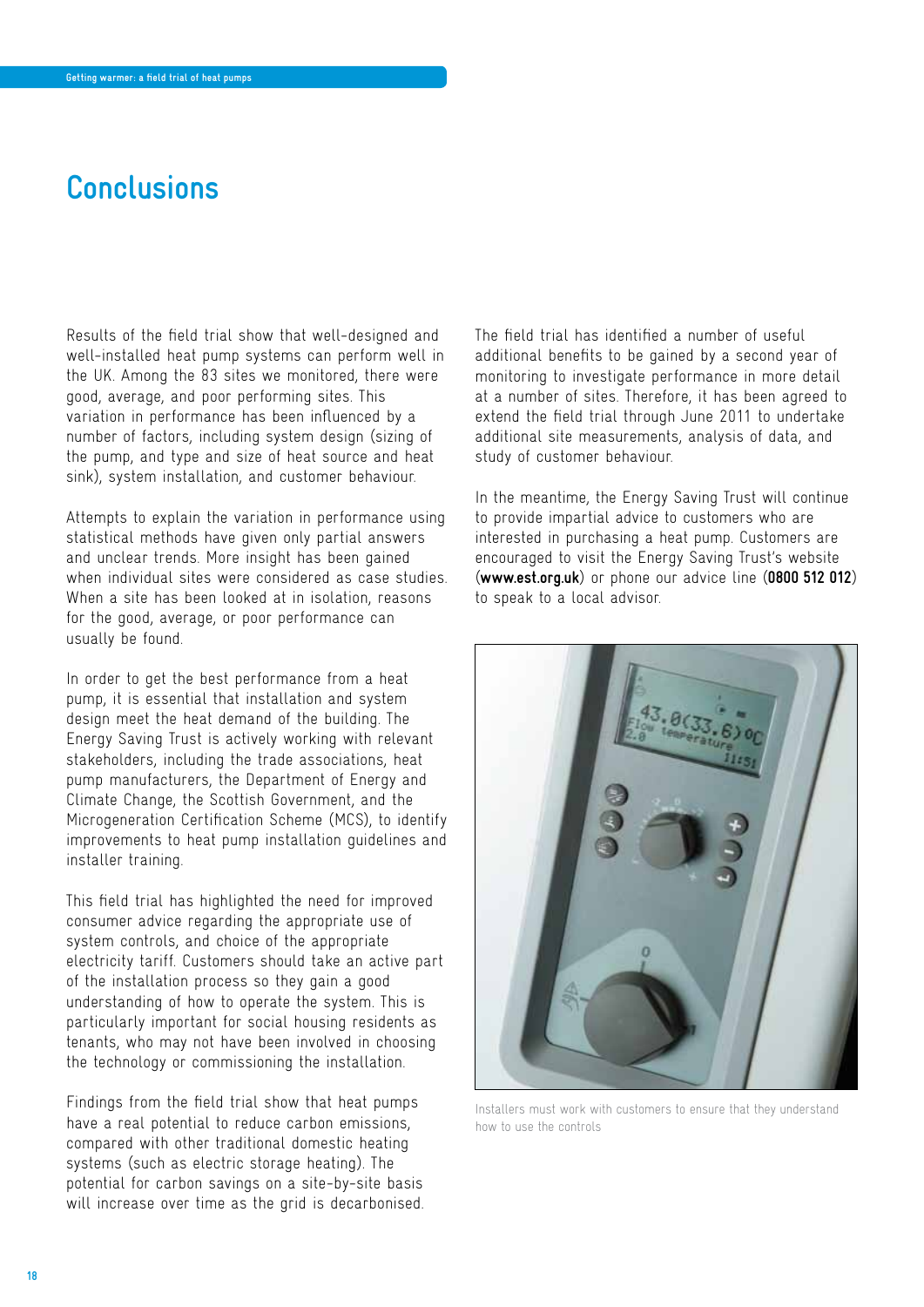# **Advice for customers**

The information gained from this field trial makes it possible for the Energy Saving Trust to give much more accurate and targeted advice to people who are considering whether to install a heat pump.

Results from the first year of research suggest that heat pumps can both perform well and save on  $CO<sub>2</sub>$ emissions in many property types. We particularly recommend considering a heat pump if your home is one of the approximately five million properties that are off-gas, or for a new-build property.

Phase one of the field trial shows that there is potential for more widespread use, but the second year of study is needed to give a clearer picture of that potential in actual conditions across the UK housing stock.

The main considerations in choosing an air source or a ground source heat pump are installation costs; the amount of space available (ground source heat pumps require land for a ground loop or a borehole) and for air source heat pumps, proximity to neighbouring properties. The Energy Saving Trust strongly recommends that you use an installer certified through the Microgeneration Certified Scheme (MCS), which is currently the most robust installer standard in the UK.

A heat pump with a mid-range efficiency can be expected to use only a third of the energy of an average existing gas boiler (78% efficient) or oil boiler (82% efficient) to produce the same amount of heat. A heat pump draws on a small amount of electricity to power it, which is more carbon-intensive than gas and oil. Taking these factors into account, and based on Government projections for grid electricity carbon factors, a heat pump installed in 2010 produces 9% less carbon dioxide than an average gas boiler and 28% less than an average oil boiler do per unit of heat. The potential for carbon savings will increase in future under the UK Government's plan to decarbonise the electricity grid.

Although every home is unique, a well-performing heat pump should typically produce a system efficiency ratio above 3.0 – comparable to heat pump installations monitored in European field trials.

Assuming a mid-range system efficiency, at current electricity prices a ground source heat pump will provide a payback on the marginal installation costs compared with direct electric heating in 18 years. This payback period increases to 29 and 47 years when compared with new oil and gas boilers, respectively. At current electricity prices an air source heat pump will provide a payback on the marginal installation costs compared with direct electric heating in 10 years. This payback period increases to 16 and 31 years when compared with new oil and gas boilers, respectively. The difference in payback is due to differences in capital costs of different heating technologies and fuel prices. If energy prices increase, as is being predicted; the Renewable Heat Incentive (RHI) is enacted; and as heat pumps become cheaper due to wider adoption and economies of scale, payback periods could become shorter.

The government has recently proposed the RHI to provide a subsidy payment to heat pump users. The RHI is still under formal consultation, but on the proposed figures a ground source heat pump could be expected to pay back installation costs in around eight years, and air source heat pump in around five years.

Heat pumps also have the potential to provide significant carbon savings at present and over the lifetime of an installation. For example, if all five million off-gas properties were installed with a heat pump in 2010, it could save 10 million tonnes of CO<sub>2</sub> and £2 billion on fuel bills per year.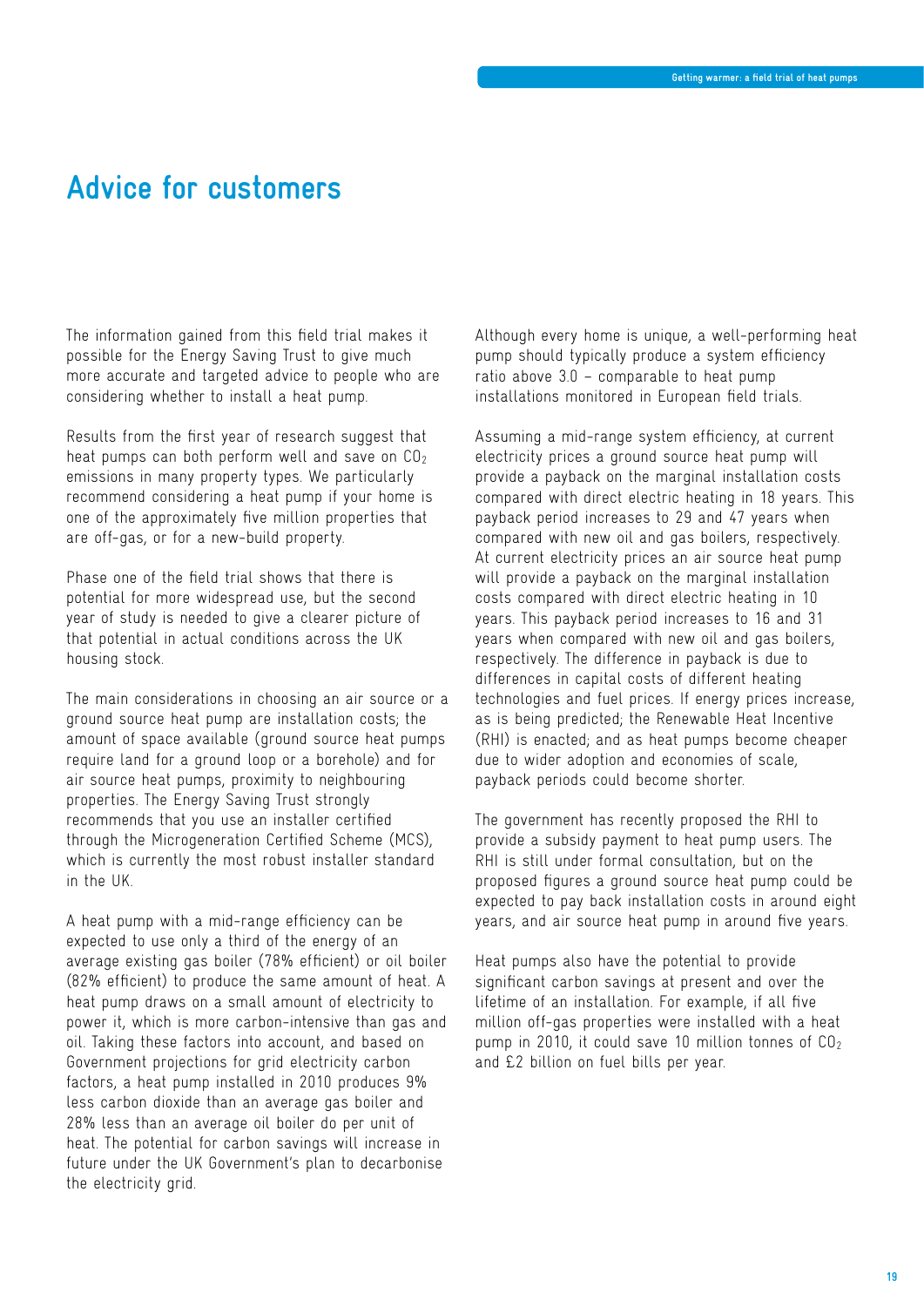# **Consumer checklist**

The Energy Saving Trust advises householders to be rigorous in their research before purchasing a heat pump. This checklist also suggests questions that customers should ask installers before purchasing a heat pump.

#### **When you should consider a heat pump**

- In a well-insulated existing property off the gas network. Heat pumps have the potential to reduce running costs compared with oil, direct electric, LPG, or coal, and can provide substantial carbon savings over the lifetime of the installation.
- In new-build properties

#### **How to get the best performance from a heat pump**

- Make sure that your home is as well insulated as possible (with. cavity and loft insulation) before installing a heat pump.
- Install the heat pump with low temperature underfloor heating or properly sized radiators..
- Insist upon understandable, user-friendly controls.

## **What to expect from a heat pump**

- Since heat pumps provide a lower temperature heating than boilers, radiators will feel warm rather than hot.
- A house with radiators may heat up more slowly.
- The heat pump will run for longer hours than a conventional boiler, but if properly controlled it will switch on and off with the heating requirements of the house.
- A properly sized and installed heat pump should be able to provide all of a household's domestic hot water, but many systems are installed with a supplemental electric immersion heater.

## **What to expect from a heat pump installer**

Potential customers need to ask the right questions when choosing a heat pump, as with any other heating technology. Proper installation is essential to achieve the best performance from a heat pump.

- **1.** Ask the installer to explain how he or she has determined the appropriate type and size of heat pump for your property. The installer should explain how the heat demand of your property was calculated.
- **2.** Make sure the installer explains how the heat pump will work with your existing heating system (including radiators and hot water supply).
- **3.** Ask for guidance to operate the heat pump system controls.
- **4.** Ask how often you should run the heat pump.

Finally, the Energy Saving Trust recommends that householders speak to one of our advisors before installing a heat pump. Additionally, customers should speak to MCS accredited installers and manufacturers to determine whether a heat pump is a viable option.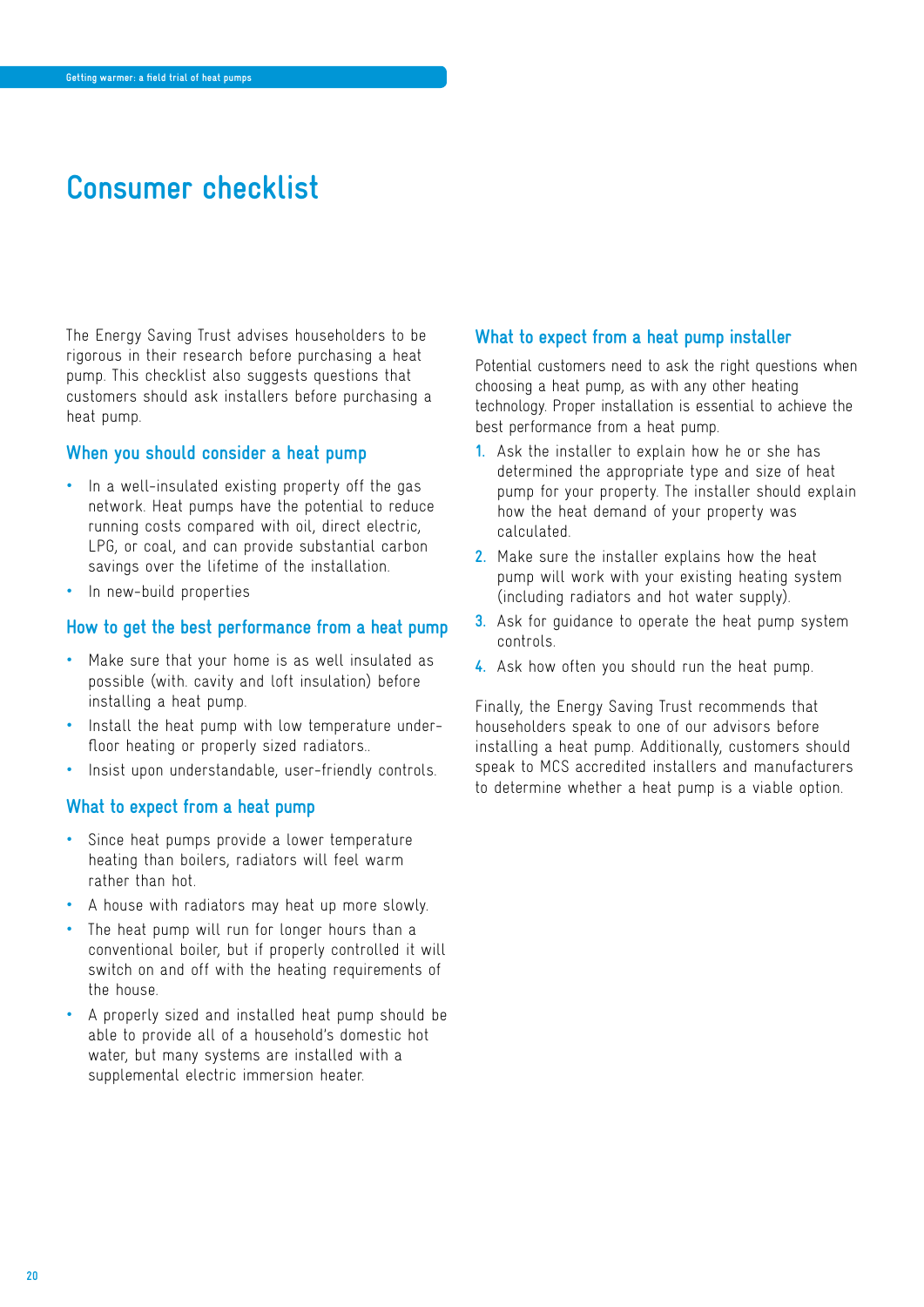# **Advice for installers**

As well as monitoring equipment and surveying householders, this field trial has reviewed relevant installation standards in the UK and Europe. The guidance set out in those standards, combined with feedback from customers in this field trial, suggests that installers should follow these "top tips" when engaging with customers to install heat pumps.

The Energy Saving Trust will produce further comprehensive technical guidance for both ASHP and GSHP installations in Autumn 2010.

#### **How installers should approach their next installation design**

- **1.** Keep it simple. The field trial findings categorically show that the simplest system designs achieve the best efficiencies.
- **2.** Keep controls simple. Controls need to be appropriate for the installation, but it is vital that the customer can understand how to use them properly.
- **3.** System sizing is key. Ensure that the system is sized correctly to meet the property's central heating demand.
- **4.** Be transparent with customers. Discuss system running costs and the likely performance customers should expect as honestly and frankly as possible, so they understand what to expect.
- **5.** Be realistic. Advise your customers about the need for any supplementary heating.
- **6.** Be aware of the margin of error. If a heat pump is installed even slightly wrong, the outcome for the householder may be very wrong.
- **7.** Manage your subcontractors rigorously to ensure that their work is appropriate for your heat pump. Installers need to take overall responsibility and supervise each stage of the installation.



Sizing and positioning a heat pump are critical to running efficiency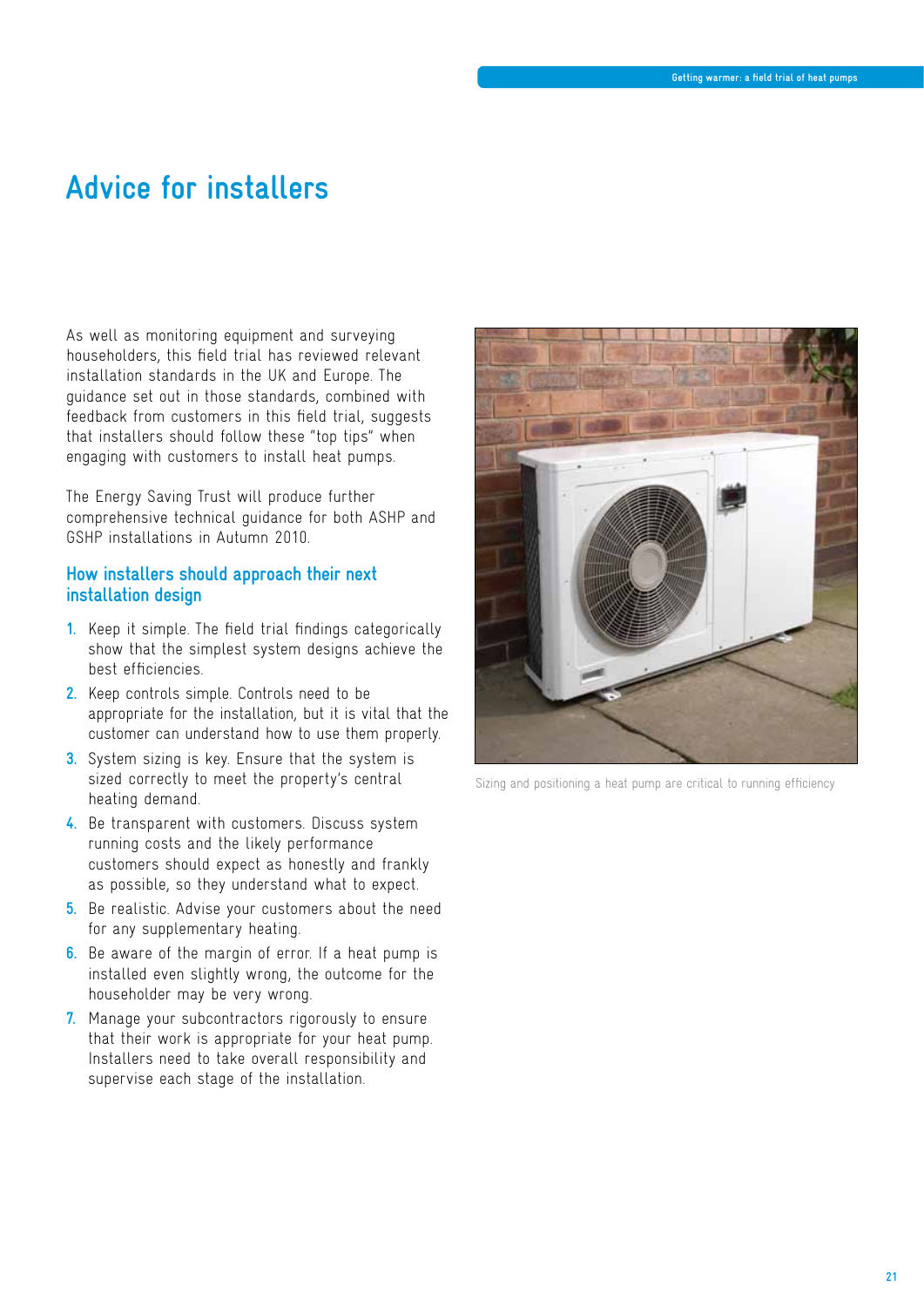# **What's next**

# **Training and standards roadmap**

In the UK there are a number of standards and guidelines for heat pumps and installers.

The MCS product standard, MCS 007, sets out guidelines for product certification. The MCS installer standard, MIS 3005, sets out guidelines for the supply, design, installation, and commissioning of heat pump systems. MCS certification is a prerequisite for access to grants and incentives through the Low Carbon Buildings Programme (LCBP), and has been suggested as a prerequisite for the proposed Renewable Heat Incentive (RHI).

As well as these standards there are a number of guidelines that promote good practice in heat pump installation, including Technical Report 30 (TR 30): Guide to Good Practice – Heat Pumps, and the Energy Saving Trust publication Domestic Ground Source Heat Pumps: Design and installation of closed-loop systems (CE82).

We recommend that the trade and government agree a roadmap outlining changes to product and installation standards, within six months. To this end, we will participate in a working group of leading industry players to make recommendations as to how the UK can achieve the needed improvements.

In autumn 2010 we will publish an updated version of CE82, which provides guidance for installers of GHSP installations, and will also develop a similar set of guidelines for ASHP. We view these documents as vital to support the success of heat pumps in the UK.

We are actively working with the MCS and the heat pump industry to improve the availability of training for heat pump installers, including skills-based training courses. Heat pump standards in North America and Europe contain much guidance that can help the UK market. For example, Denmark and Sweden have EU quality assurance certification schemes for sizing, installation and installers. The Energy Saving Trust will work with the UK government and industry to re-assess appropriate training for installers.

This ongoing work is crucial to the success of heat pumps in the UK, and the achievement of the carbon savings they can provide.

# **Getting warmer: areas for additional work**

The Energy Saving Trust's heat pump field trial gives the industry some very useful information about how heat pumps are performing in the UK when installed in actual customers' homes.

It also shows that additional research is necessary to explain the reasons for the wide-ranging performance observed across the sample. For this reason, a second year of the study has been planned, during which we will continue to monitor the participating sites, and thoroughly investigate various factors.

This will allow the field trial to bring into focus exactly what makes a high performing heat pump retrofit installation, and to ensure that this becomes standard practice. The work proposed for the second year will allow the Energy Saving Trust to investigate and modify installations, to identify exactly what makes an installation perform well and, conversely, what practices should be avoided. These measures are in line with similar field trials in Europe which have run for a number of years.

Extension of the heat pump field trial will help us to provide the best possible advice to customers. Building on the results from the first year of the study, this further research will enable us to give potential customers a more precise understanding of how heat pumps perform in real homes, allowing them to make the most informed decision regarding the purchase of a heat pump. Ultimately it should mean that more people decide to opt for the option of microgeneration.